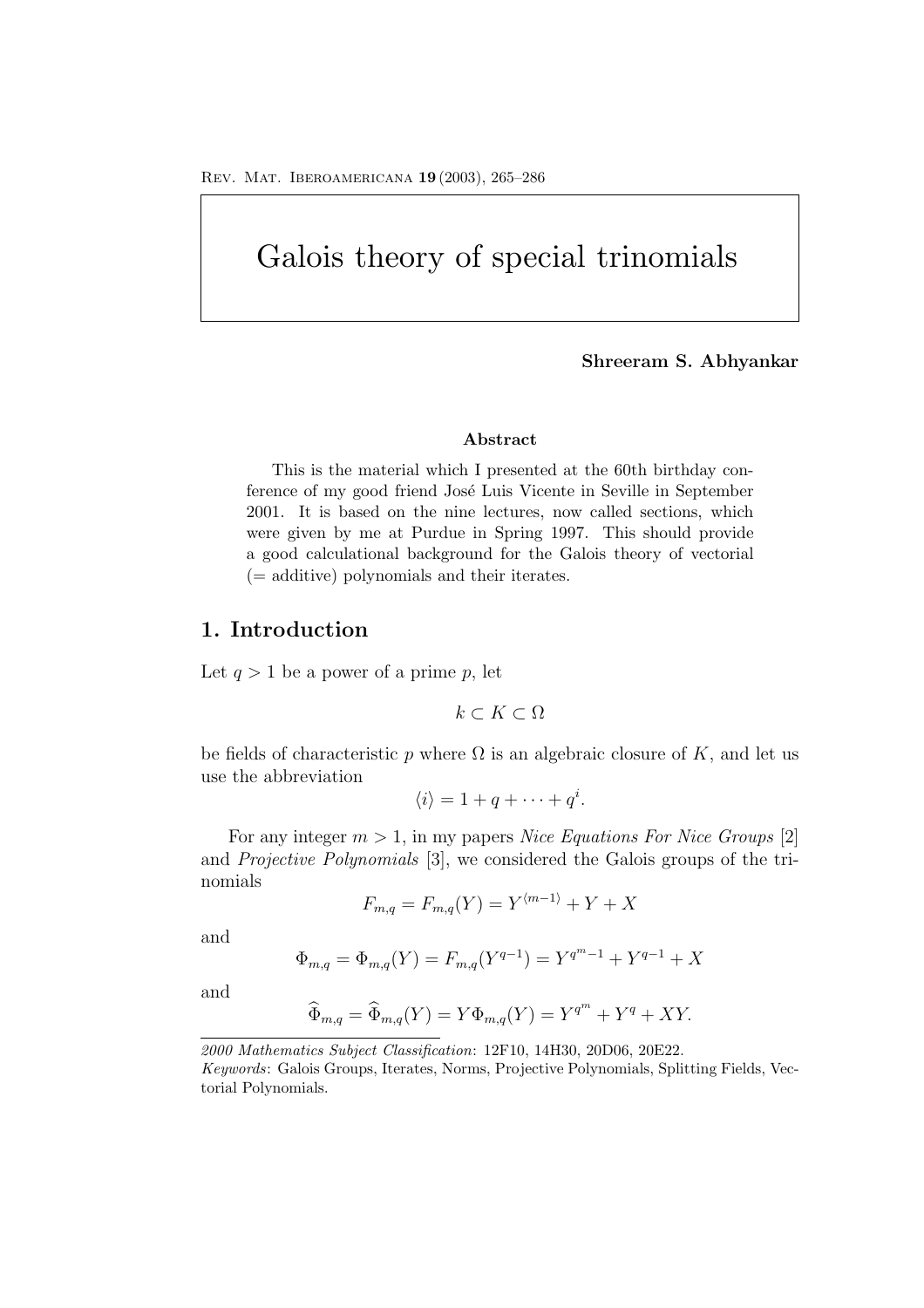Here  $\widehat{\Phi}_{m,q}$  is a monic separable vectorial q-polynomial of q-degree m over  $k(X)$ ,  $\Phi_{m,q}$  is the subvectorial associate of  $\widehat{\Phi}_{m,q}$ , and  $F_{m,q}$  is the projective associate of  $\widehat{\Phi}_{m,q}$ . In the above two papers we showed that if  $GF(q) \subset k$  then  $Gal(F_{m,q}, k(X)) = PGL(m,q)$  and  $Gal(\Phi_{m,q}, k(X)) = Gal(\widehat{\Phi}_{m,q}, k(X)) =$  $GL(m, q)$ . In Sections 2 to 4, without using these results about the Galois groups, we shall make a detailed study of the splitting fields of these trinomials in case of  $m = 2$ . In Section 9 we shall extend the considerations of Section 2 to slightly more general trinomials.

Quite generally, by a vectorial  $q$ -polynomial of  $q$ -degree m over K, where  $m \geq 0$  is any integer, we mean a polynomial of the form

$$
\widehat{\Phi} = \widehat{\Phi}(Y) = \sum_{i=0}^{m} a_i Y^{q^{m-i}} \quad \text{where} \quad a_i \in K \text{ with } a_0 \neq 0.
$$

Its subvectorial associate is

$$
\Phi = \Phi(Y) = \sum_{i=0}^{m} a_i Y^{q^{m-i}-1}
$$

and its projective associate is

$$
F = F(Y) = \sum_{i=0}^{m} a_i Y^{\langle m-1-i \rangle}
$$

where we note that  $\Phi(Y) = F(Y^{q-1})$  and  $\widehat{\Phi}(Y) = Y\Phi(Y)$ . These polynomials are monic if  $a_0 = 1$  and separable if  $a_m \neq 0$ .

In Section 5 we shall study such a monic separable vectorial  $q$ -polynomial  $\Phi$  of any q-degree  $m \geq 0$ , and in Section 6 we shall revert to the case of  $m = 2$ . Note that the set V of all roots of  $\widehat{\Phi}$  in  $\Omega$  is an *m*-dimensional GF(q)vector-subspace of  $\Omega$  with  $GF(q) \subset K(V)$ ; moreover, if  $GF(q) \subset K$  then in a natural manner we have  $Gal(\Phi, K) = Gal(\Phi, K) < GL(V) \approx GL(m, q)$ and  $Gal(F, K) < PGL(V) \approx PGL(m, q)$ , where  $\lt$  denotes subgroup and  $\approx$ denotes isomorphism; see (4.1.1) of my paper on Semilinear Transformations [4].

For every integer  $n \geq 0$  let  $\widehat{\Phi}^{[[n]]}$  be the *n*-th iterate of  $\widehat{\Phi}$ , i.e., inductively we put  $\widehat{\Phi}^{[[n]]} = \widehat{\Phi}(\widehat{\Phi}^{[[n-1]]}(Y))$  with  $\widehat{\Phi}^{[[0]]}(Y) = Y$  and  $\widehat{\Phi}^{[[1]]}(Y) = \widehat{\Phi}(Y)$ . Let us say that we are in the generic case to mean that  $GF(q) \subset k \subset K =$  $k(a_1,...,a_m)$  with  $m \geq 1 = a_0$  and the elements  $a_1,...,a_m$  are algebraically independent over  $k$ . In the paper just cited, it is shown that in the generic case we have  $Gal(\Phi, K) = GL(m, q)$ . In my paper [6] with Ganesh Sundaram on the Galois Theory of Moore-Carlitz-Drinfeld Modules, it is shown that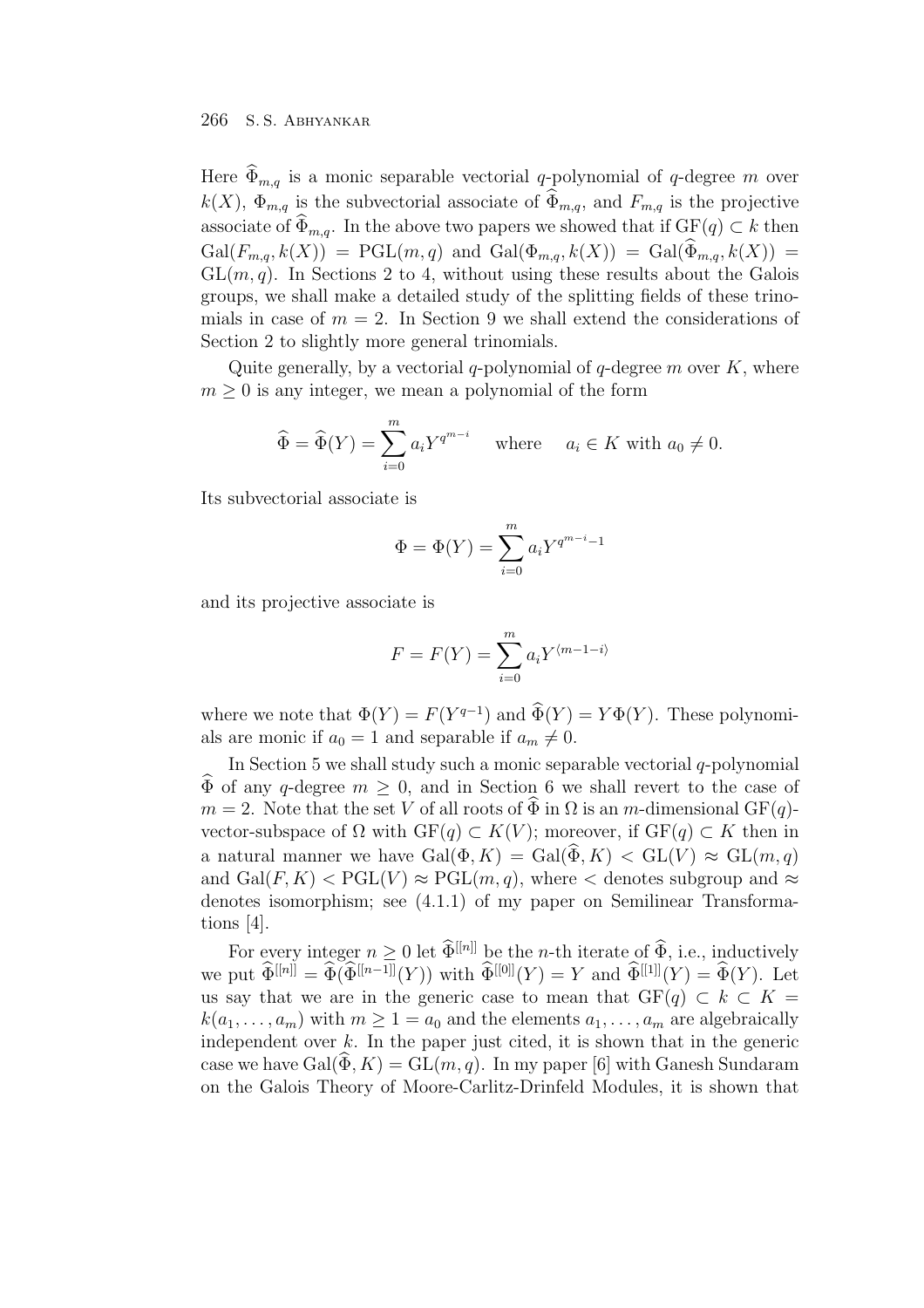in the generic case we have  $Gal(\widehat{\Phi}^{[[n]]}, K) = GL(m, q, n)$  with  $GL(m, q, n) =$  $GL(m, GF(q, n))$  where  $GF(q, n)$  is the residue class ring of the univariate polynomial ring  $GF(q)[T]$  by the ideal generated by  $T<sup>n</sup>$ . In Sections 7 and 8 we shall give a sketch of this material.

Now we may ask if the above iteration result is true for the specialization  $\widehat{\Phi}_{m,q}$  of  $\widehat{\Phi}$ , i.e., is it true that if  $GF(q) \subset k$  then for all  $m, q, n$  we have  $Gal(\widehat{\Phi}_{m,q}^{[[n]]}, k(X)) = GL(m,q,n)$ . In the concluding Remark of Section 7 we shall indicate how the calculations of Section 3 show this not to be true in case of  $(m, p, n) = (2, 2, 2).$ 

### **2. Degree Two**

To study the case of  $m = 2$  let  $F = F_{2,q}$  and  $\Phi = \Phi_{2,q}$  and  $\widehat{\Phi} = \widehat{\Phi}_{2,q}$ . Assume that

$$
GF(q) \subset k \subset K = k(X).
$$

Note that now

(2.1) 
$$
F = F(Y) = Y^{1+q} + Y + X
$$

and

(2.2) 
$$
\Phi = \Phi(Y) = F(Y^{q-1}) = Y^{q^2-1} + Y^{q-1} + X
$$

and

(2.3) 
$$
\widehat{\Phi} = \widehat{\Phi}(Y) = Y\Phi(Y) = Y^{q^2} + Y^q + XY.
$$

We want to solve the equations  $F = 0$  and  $\hat{\Phi} = 0$  and/or compute their Galois groups. Note that  $Gal(\widehat{\Phi}, K) = Gal(\Phi, K) < GL(2,q)$ , where the Galois group of  $\widehat{\Phi}$  acts on the two-dimensional vector space  $V = GF(q)^2$ the set of all roots of  $\widehat{\Phi}$ , whereas the Galois group of  $\Phi$  acts on the nonzero vectors of V. Likewise  $Gal(F, K) < PGL(2, q)$  acting on the projective line  $\mathcal{P}(V) =$  the set of all roots of F. Let  $F'(Y)$  be the twisted derivative of  $F(Y)$  at a root y of  $F(Y)$  in the algebraic closure  $\Omega$  of K, i.e., let

(2.4) 
$$
y^{1+q} + y + X = 0
$$

and

(2.5) 
$$
F'(Y) = Y^{-1}[F(Y + y) - F(y)] = Y^{q} + yY^{q-1} + (y^{q} + 1).
$$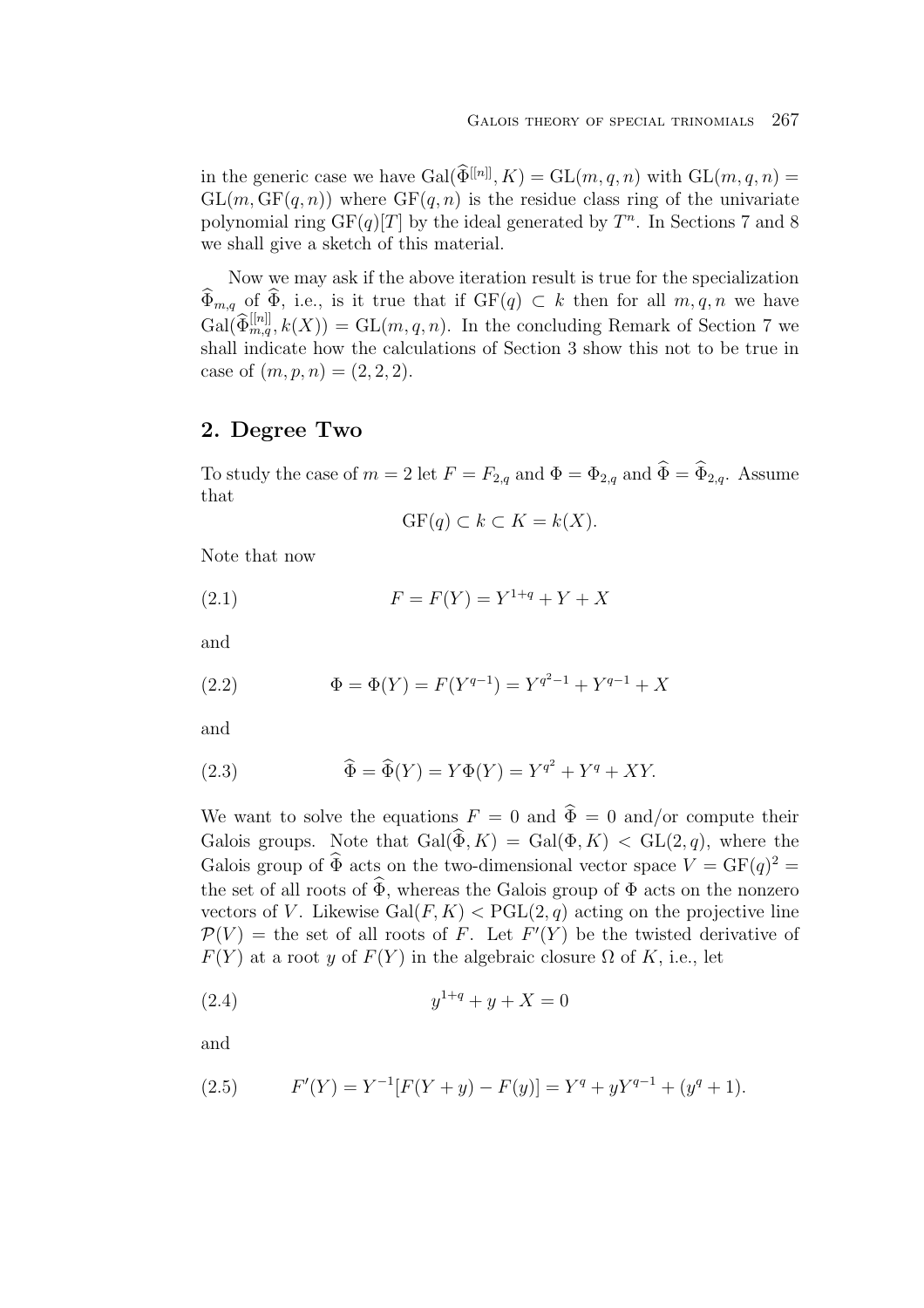Let  $F^{\dagger}(Y)$  be obtained by dividing the roots of  $F'(Y)$  by  $y + 1$ , i.e., let

(2.6) 
$$
F^{\dagger}(Y) = (y+1)^{-q} F'((y+1)Y) = Y^q + \frac{y}{y+1} Y^{q-1} + 1
$$

where by (2.4) we know that  $y \neq 0 \neq y+1$ . Let  $E(Y)$  be obtained by reciprocating  $F^{\dagger}(Y)$ , i.e.,

(2.7) 
$$
E(Y) = Y^q F^{\dagger} (Y^{-1}) = Y^q + \frac{y}{y+1} Y + 1.
$$

Let  $E'(Y)$  be the twisted derivative of  $E(Y)$  at a root  $\eta$  of  $E(Y)$  in  $\Omega$ , i.e., let

(2.8) 
$$
\eta^{q} + \frac{y}{y+1}\eta + 1 = 0
$$

and

(2.9) 
$$
E'(Y) = Y^{-1}[E(Y + \eta) - E(\eta)] = Y^{q-1} + \frac{y}{y+1}.
$$

Let  $\zeta$  be a root of  $E'(Y)$  in  $\Omega$  and note that then

(2.10) 
$$
\zeta^{q-1} + \frac{y}{y+1} = 0.
$$

By  $(2.8)$  and  $(2.10)$  we see that

$$
0 = \zeta^{-q}(\eta^q - \zeta^{q-1}\eta + 1) = (\eta\zeta^{-1})^q - (\eta\zeta^{-1}) + \zeta^{-q}
$$

and hence upon letting

(2.11) 
$$
\tau = \eta \zeta^{-1} \quad \text{and} \quad T = \tau + \zeta^{-1}
$$

we get

$$
(2.12) \t\t Tq - \tau = 0.
$$

Upon letting SF denote splitting field (in  $\Omega$ ), by (2.4), (2.6), (2.8), (2.10), (2.11) and (2.12) we see that  $SF(F, K) = k(X, y, \eta, \zeta, \tau, T) = k(y, \eta, \zeta, \tau, T) =$  $k(\eta, \zeta, \tau, T) = k(\zeta, \tau, T) = k(\tau, T) = k(T)$  and hence

$$
(2.13) \t\t \tSF(F, K) = k(T).
$$

By  $(2.4)$ ,  $(2.6)$ ,  $(2.8)$ ,  $(2.10)$ ,  $(2.11)$  and  $(2.12)$  we also see that

(2.14) 
$$
\zeta = \frac{1}{T - T^q} \quad \text{and} \quad \eta = \frac{T^q}{T - T^q}
$$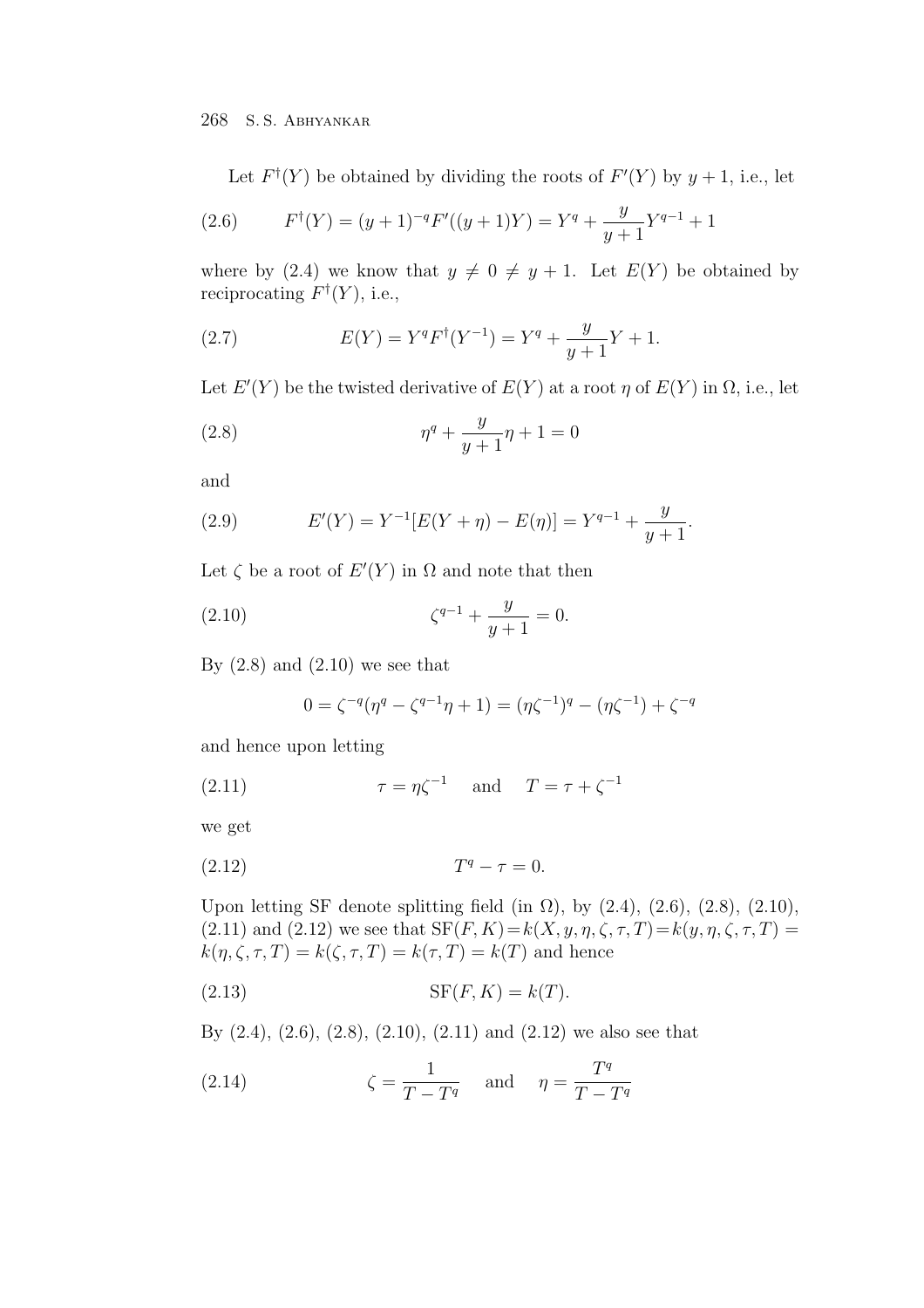and

(2.15) 
$$
y = \frac{-\zeta^{q-1}}{1 + \zeta^{q-1}} = \frac{-1 - \eta^q}{1 + \eta + \eta^q} = \frac{-1}{1 + (T - T^q)^{q-1}}.
$$

By  $(2.7)$  to  $(2.10)$  we see that

$$
E(Y) = \prod_{i \in \text{GF}(q)} (Y - \eta - i\zeta)
$$

and hence upon letting

(2.16) 
$$
z_i = y + \frac{y+1}{\eta + i\zeta} = \frac{-(T+i)^{q(q-1)}}{1 + (T-T^q)^{q-1}} \quad \text{for all} \quad i \in \text{GF}(q)
$$

and

(2.17) 
$$
z = z_0 = y + \frac{y+1}{\eta} = \frac{-T^{q(q-1)}}{1 + (T - T^q)^{q-1}}
$$

by  $(2.1)$  and  $(2.4)$  to  $(2.7)$  we see that

$$
(2.18) \quad F(Y) = (Y - y) \prod_{i \in \text{GF}(q)} (Y - z_i) = (Y - y)(Y - z) \prod_{0 \neq i \in \text{GF}(q)} (Y - z_i)
$$

where, about the denominator in  $(2.15)$  to  $(2.17)$ , we note that

$$
(2.19) \qquad 1 + (T - T^q)^{q-1} = \frac{(T - T^q) + (T - T^q)^q}{T - T^q} = \frac{1 - T^{(q+1)(q-1)}}{1 - T^{q-1}}
$$

and hence

(2.20) 
$$
1 + (T - T^q)^{q-1} = 1 + T^{q-1} + T^{2(q-1)} + \cdots + T^{q(q-1)}.
$$

**Remark (2.21).** Let  $\overline{F} = \overline{F}(X, Y) = F = Y^{1+q} + Y + X$ . Let  $\overline{E} =$  $\overline{E}(Y,Z)=(Y + 1)Z^{q}+YZ+(Y+1)$  be obtained from E by changing  $(y, Y)$ to  $(Y, Z)$  and multiplying by  $Y + 1$ . Let  $\overline{E}' = \overline{E}'(Y, W) = (Y + 1)W^{q-1} + Y$ be obtained from E' by changing  $(y, Y)$  to  $(Y, W)$  and multiplying by  $Y + 1$ . Then, geometrically speaking, the above calculations can be paraphrased by saying that we have rationally parametrized first the plane curve  $\overline{F} = 0$  in the  $(X, Y)$ -plane, then the space curve  $\overline{F} = \overline{E} = 0$  given as an intersection of two surfaces in the three-space of  $(X, Y, Z)$ , and finally the curve  $\overline{F} = \overline{E}$  =  $\overline{E}' = 0$  in the four-space of  $(X, Y, Z, W)$  given as an intersection of three solids. Details of this view point can be found in my 1990 AMS book [1] on Algebraic Geometry for Scientists and Engineers.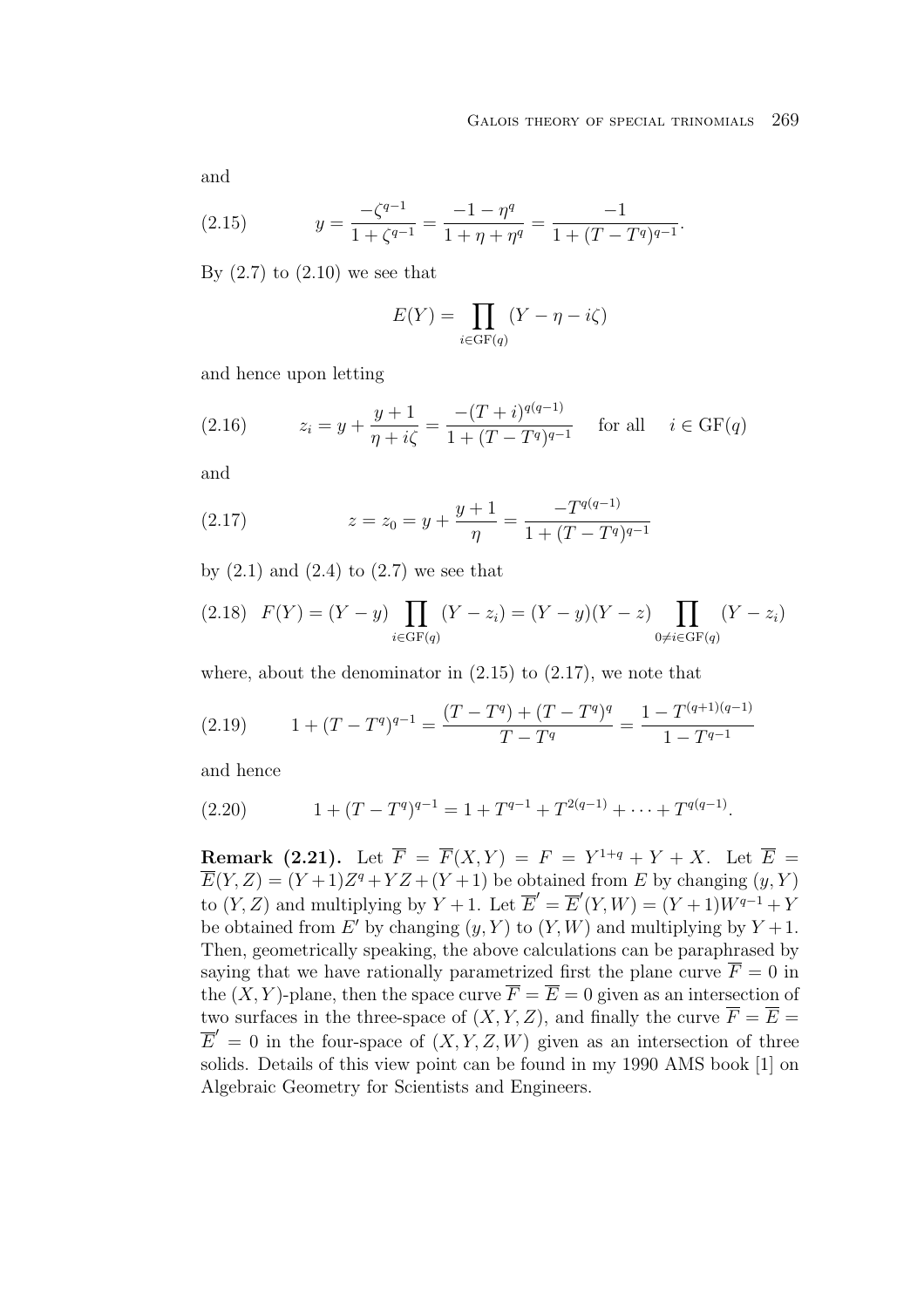### **3. Characteristic Two**

In the situation of Section 2, let us consider the case of  $q = p = 2$ . Since  $1 = -1$ , signs do not matter. So this is the easiest case to calculate. Also it is the case of coding theory and various other applications.

Upon letting  $x = z_1$ , by  $(2.15)$  to  $(2.18)$  we now have

(3.1) 
$$
F(Y) = (Y - x)(Y - y)(Y - z)
$$

with

(3.2) 
$$
y = \frac{1}{1 + T + T^2}
$$
 and  $z = \frac{T^2}{1 + T + T^2}$ 

and

(3.3) 
$$
x = y + z = \frac{1 + T^2}{1 + T + T^2}.
$$

For any  $\xi$  in  $\{x, y, z\}$  let

$$
F_{\xi}(Y) = \widehat{\Phi}(Y) + \xi = Y^4 + Y^2 + XY + \xi.
$$

Then for any r in  $\{x, y, z\}$ , upon letting

$$
G_r(Y) = \frac{Y^2}{1+r^2} + \frac{rY}{1+r^2}
$$

we have

$$
G_r(Y)^2 + G_r(Y) + \frac{\xi}{1 + r^4} = \frac{F_{\xi}(Y)}{1 + r^4}
$$

(where by (2.1) and (3.1) we know that  $r \neq 0 \neq 1+r$  and  $1+r^2 \neq 0 \neq$  $1 + r^4$ ) and hence, for any  $h(\xi) \in \Omega$  with  $F_{\xi}(h(\xi)) = 0$ , we have  $[k(T, h(\xi))$ :  $k(T, G_r(h(\xi))) = 1$  or 2, and  $[k(T, G_r(h(\xi))): k(T)] = 1$  or 2. We want to determine these field degrees and to examine the linear disjointness of the various fields. To do this, we shall tacitly use the following:

**Standard Results** from Chapter IX on Cyclic Fields of Albert's 1937 book [7] entitled *Modern Higher Algebra*. For a moment let K be any field of characteristic  $p > 0$  and let  $K^{\bowtie}$  be the additive subgroup of K consisting of elements of the form  $x^p - x$  with x varying over K. Then  $Y^p - Y - \alpha$  with  $\alpha \in K$  is irreducible over  $K \Leftrightarrow \alpha \notin K^{\bowtie} \Leftrightarrow Y^p - Y - \alpha$  has no root in K, and if that is so then Gal( $Y^p - Y - \alpha$ ,  $K$ ) =  $Z_p$  where by  $Z_p$  we denote cyclic group of order p. Conversely, if L is a p-cyclic extension of K (i.e., if L is a Galois extension of K with Galois group  $Z_p$ ) then it is the splitting field (as well as a root field) of an irreducible polynomial of the form  $Y^p - Y - \alpha$ .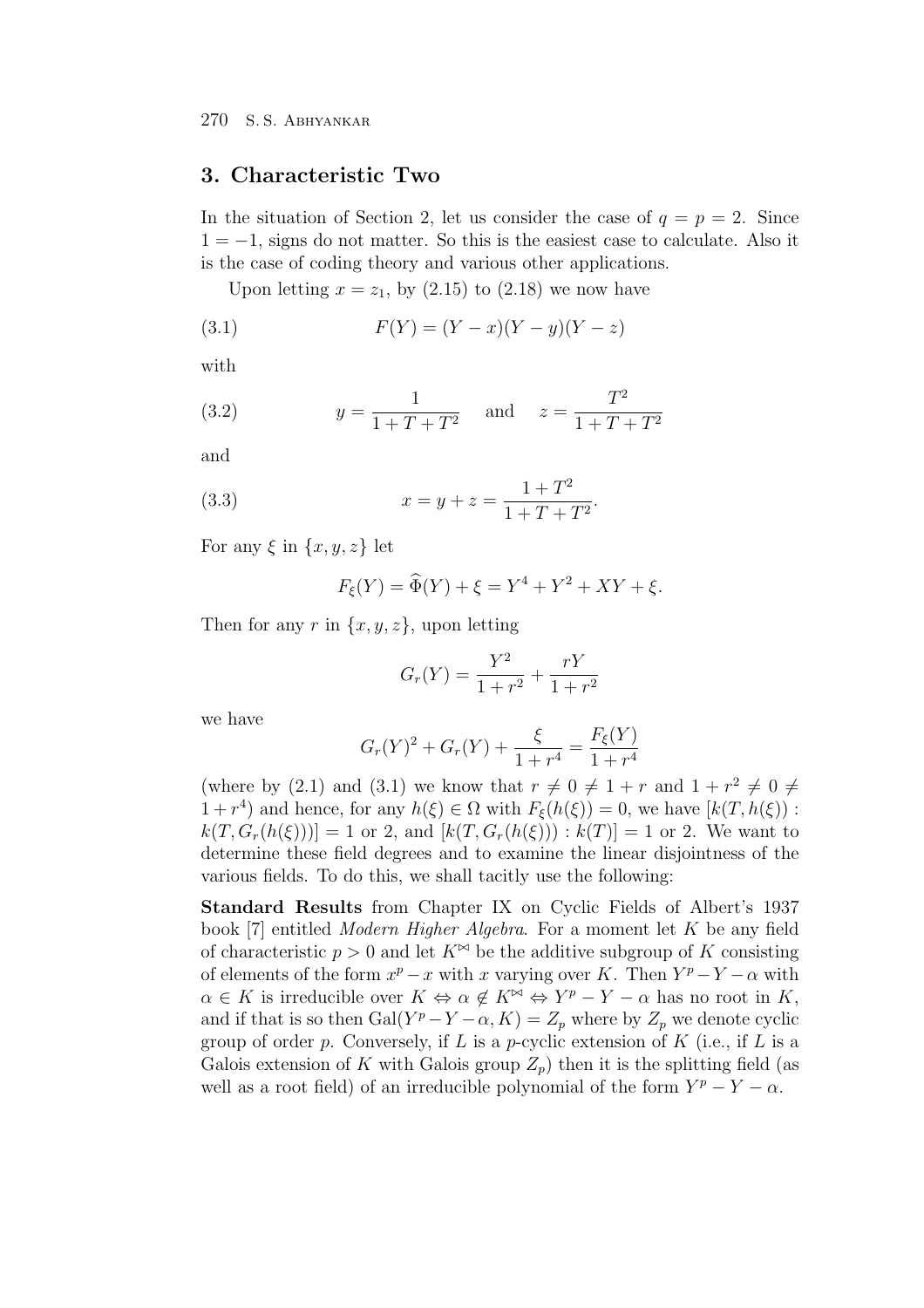Finally, if  $\beta$  is a root of  $Y^p - Y - \alpha$  with  $\alpha \in K \setminus K^{\bowtie}$  and  $\beta' \in K(\beta)$ then: the minimal monic polynomial of  $\beta'$  over K is of the form  $Y^p - Y - \alpha'$ with  $\alpha' \in K \Leftrightarrow \beta' = i\beta + \theta$  for some  $0 \neq i \in \text{GF}(p)$  and  $\theta \in K$ .

Reverting to the assumption of  $K = k(T)$  and  $q = p = 2$ , by (3.2) we get

(3.4) 
$$
\frac{y}{1+y^4} = \frac{(1+T+T^2)^3}{T^4(1+T)^4}
$$

and

(3.5) 
$$
\frac{y}{1+z^4} = \frac{(1+T+T^2)^3}{(1+T)^4}
$$

and by adding  $(3.4)$  and  $(3.5)$  we get

(3.6) 
$$
\frac{y}{1+y^4} + \frac{y}{1+z^4} = \frac{(1+T+T^2)^3}{T^4}
$$

and by expanding the cube we get

(3.7) 
$$
(1+T+T^2)^3 = 1+T+T^3+T^5+T^6.
$$

Now

 $F_y$  is irreducible over K

 $\iff$  the three fields  $k(T, G_r(h(y)))_{r \in \{x, y, z\}}$  are exactly all the distinct proper subfields of  $SF(F_y, k(T))$  which properly contain  $k(T)$  $\Longleftrightarrow k(T, G_v(h(y))) \neq k(T) \neq k(T, G_z(h(y))) \neq k(T, G_v(h(y)))$ 

and in view of  $(3.4)$  and  $(3.7)$  we see that

$$
k(T, G_y(h(y))) = k(T)
$$
  
\n
$$
\iff \text{for some } P \in k[T] \text{ and monic } Q \in k[T] \text{ with GCD}(P, Q) = 1
$$
  
\nwe have 
$$
\frac{P^2}{Q^2} + \frac{P}{Q} = \frac{y}{1 + y^4}
$$
  
\n
$$
\iff \text{for } Q = T^2 + T^4 \text{ and some } P \in k[T] \text{ we have}
$$
  
\n
$$
P^2 + PQ = 1 + T + T^3 + T^5 + T^6
$$
  
\nwhich is *impossible* because  $P^2 + PQ$  has no term in T

and therefore  $k(T, G_y(h(y))) \neq k(T)$ , and likewise in view of (3.5) and (3.7)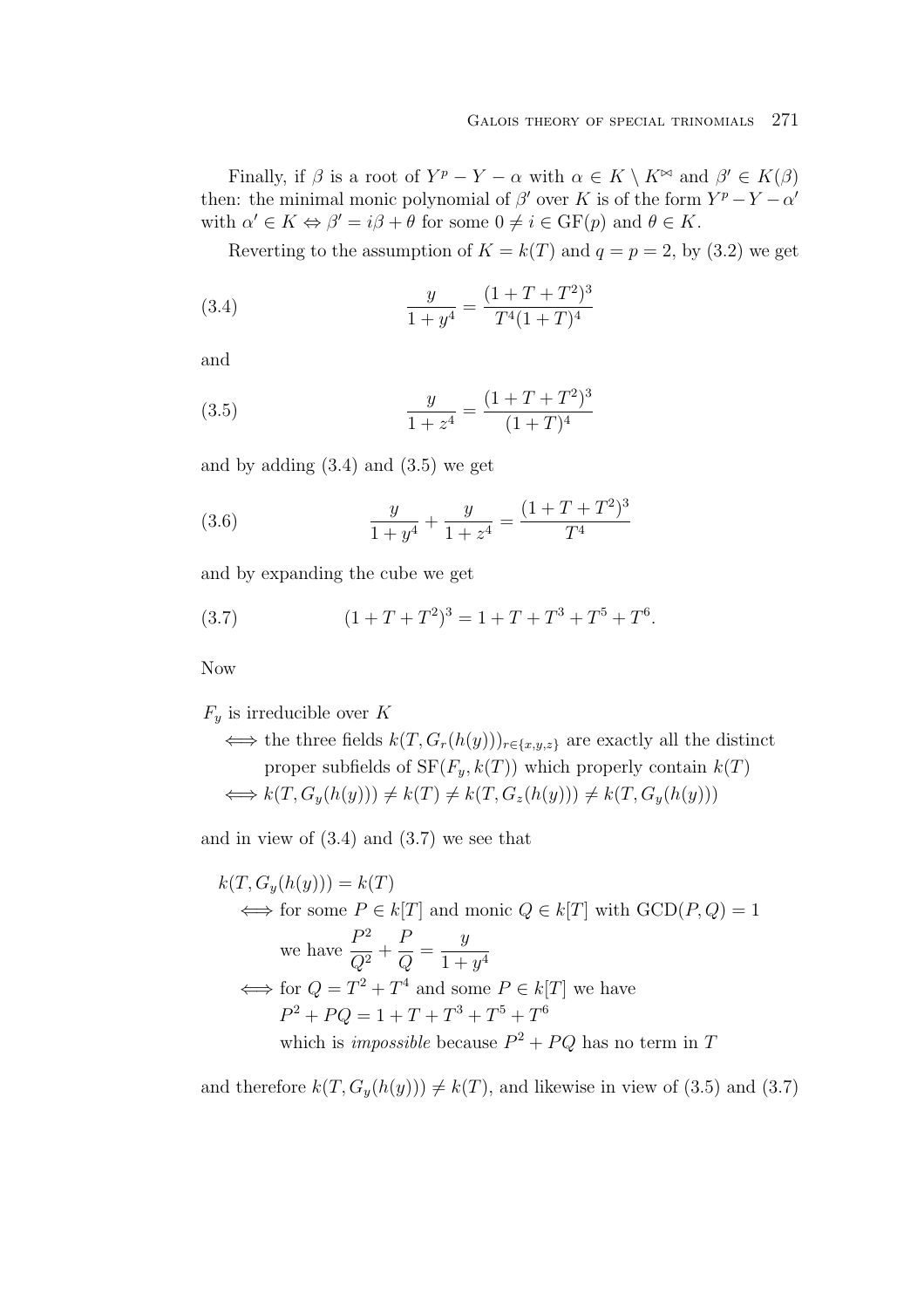we see that

$$
k(T, G_z(h(y))) = k(T)
$$
  
\n
$$
\iff \text{for some } P \in k[T] \text{ and monic } Q \in k[T] \text{ with GCD}(P, Q) = 1
$$
  
\nwe have 
$$
\frac{P^2}{Q^2} + \frac{P}{Q} = \frac{y}{1 + z^4}
$$
  
\n
$$
\iff \text{for } Q = 1 + T^2 \text{ and some } P \in k[T] \text{ we have } P^2 + PQ = (1 + T + T^2)^3
$$
  
\n
$$
\iff (\text{by } T \mapsto 1 + T) \text{ for } Q = T^2 \text{ and some } P \in k[T] \text{ we have}
$$
  
\n
$$
P^2 + PQ = 1 + T + T^3 + T^5 + T^6
$$
  
\nwhich is *impossible* because  $P^2 + PQ$  has no term in T

and therefore  $k(T, G_z(h(y))) \neq k(T)$ , and similarly in view of (3.6) and (3.7) we see that

$$
k(T, G_y(h(y))) = k(T, G_z(h(y)))
$$
  
\n
$$
\iff \text{for some } P \in k[T] \text{ and monic } Q \in k[T] \text{ with GCD}(P, Q) = 1
$$
  
\nwe have 
$$
\frac{P^2}{Q^2} + \frac{P}{Q} = \frac{y}{1+y^4} + \frac{y}{1+z^4}
$$
  
\n
$$
\iff \text{for } Q = T^2 \text{ and some } P \in k[T] \text{ we have}
$$
  
\n
$$
P^2 + PQ = 1 + T + T^3 + T^5 + T^6
$$
  
\nwhich is *impossible* because  $P^2 + PQ$  has no term in T

and therefore  $k(T, G_z(h(y))) \neq k(T, G_z(h(y)))$ , and hence  $F_y$  is irreducible over K. By symmetry it follows that  $F_z$  and  $F_x$  are also irreducible over K.

By  $(3.2)$  and  $(3.3)$  we get

(3.8) 
$$
\frac{y}{1+x^4} = \frac{(1+T+T^2)^3}{T^4}
$$

and by adding  $(3.8)$  to  $T^2$  times  $(3.8)$  we get

(3.9) 
$$
\frac{y}{1+x^4} + \frac{z}{1+x^4} = \frac{(1+T+T^2)^3(1+T^2)}{T^4}
$$

and by (3.7) we get

(3.10) 
$$
(1+T+T^2)^3(1+T^2) = 1+T+T^2+T^6+T^7+T^8
$$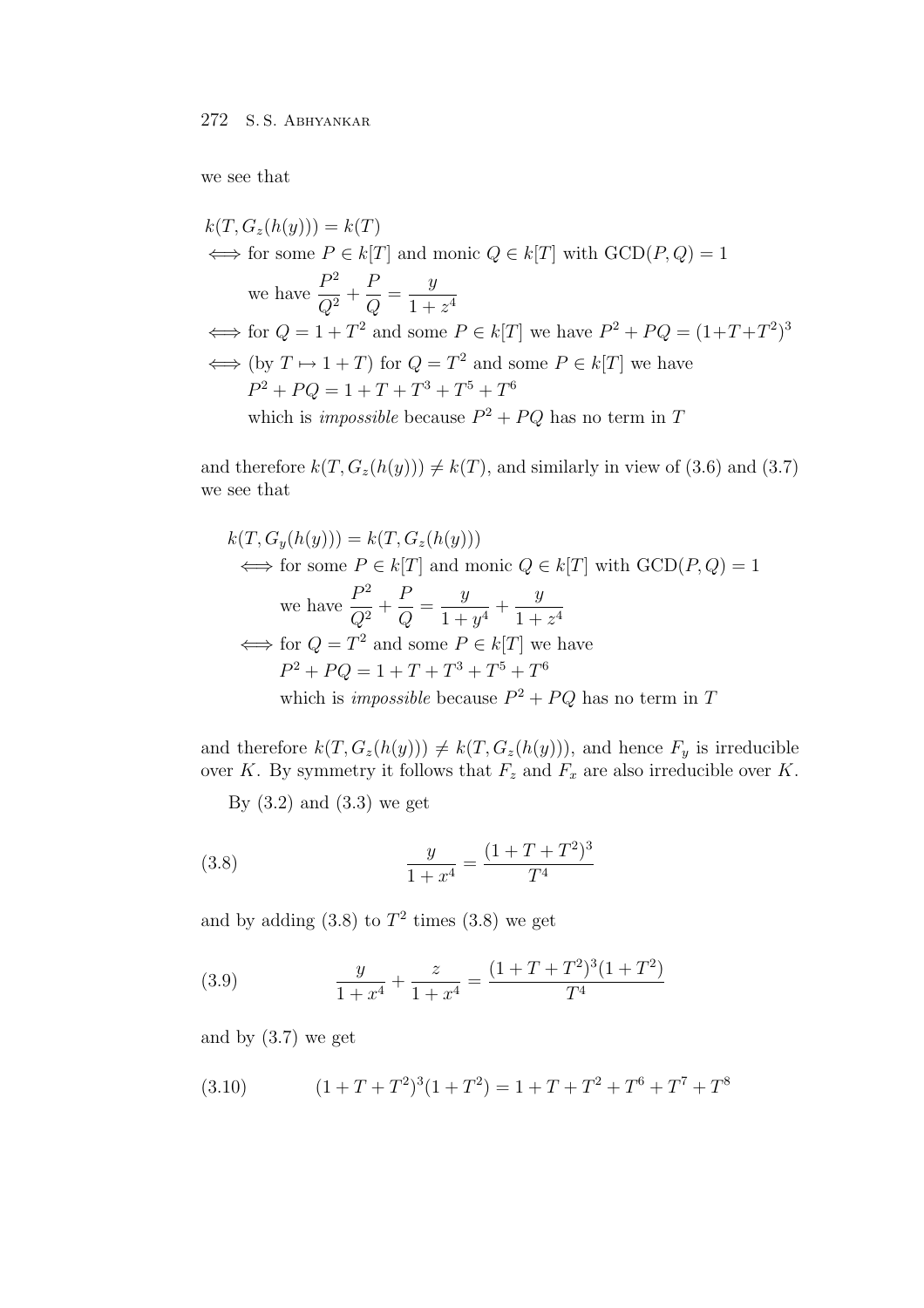and by  $(3.9)$  and  $(3.10)$  we see that

$$
k(T, G_x(h(y))) = k(T, G_x(h(z)))
$$
  
\n
$$
\iff \text{for some } P \in k[T] \text{ and monic } Q \in k[T] \text{ with GCD}(P, Q) = 1
$$
  
\nwe have 
$$
\frac{P^2}{Q^2} + \frac{P}{Q} = \frac{y}{1 + x^4} + \frac{z}{1 + x^4}
$$
  
\n
$$
\iff \text{for } Q = T^2 \text{ and some } P \in k[T] \text{ we have}
$$
  
\n
$$
P^2 + PQ = 1 + T + T^2 + T^6 + T^7 + T^8
$$
  
\nwhich is *impossible* because  $P^2 + PQ$  has no term in T

and therefore  $k(T, G_x(h(y))) \neq k(T, G_x(h(z))).$ 

By adding  $(3.8)$  to  $T^2$  times  $(3.4)$  we get

(3.11) 
$$
\frac{y}{1+x^4} + \frac{z}{1+y^4} = \frac{(1+T+T^2)^5}{T^4(1+T)^4}
$$

and by (3.7) we get

(3.12) 
$$
(1+T+T^2)^5 = 1+T+T^2+T^4+T^5+T^6+T^8+T^9+T^{10}
$$

and by  $(3.11)$  and  $(3.12)$  we see that

$$
k(T, G_x(h(y))) = k(T, G_y(h(z)))
$$
  
\n
$$
\iff \text{for some } P \in k[T] \text{ and monic } Q \in k[T] \text{ with GCD}(P, Q) = 1
$$
  
\nwe have 
$$
\frac{P^2}{Q^2} + \frac{P}{Q} = \frac{y}{1 + x^4} + \frac{z}{1 + y^4}
$$
  
\n
$$
\iff \text{for } Q = T^2 + T^4 \text{ and some } P \in k[T] \text{ we have}
$$
  
\n
$$
P^2 + PQ = 1 + T + T^2 + T^4 + T^5 + T^6 + T^8 + T^9 + T^{10}
$$
  
\nwhich is *impossible* because  $P^2 + PQ$  has no term in T

and therefore  $k(T, G_x(h(y))) \neq k(T, G_y(h(z)))$ . Consequently by symmetry we get  $k(T, G_z(h(y))) \neq k(T, G_x(h(z))).$ 

By adding  $(3.8)$  to  $T^2$  times  $(3.5)$  we get

(3.13) 
$$
\frac{y}{1+x^4} + \frac{z}{1+z^4} = \frac{(1+T+T^2)^3(1+T^4+T^6)}{T^4(1+T)^4}
$$

and by (3.7) we get

$$
(3.14) \quad (1+T+T^2)^3(1+T^4+T^6) = 1+T+T^3+T^4+T^{10}+T^{11}+T^{12}
$$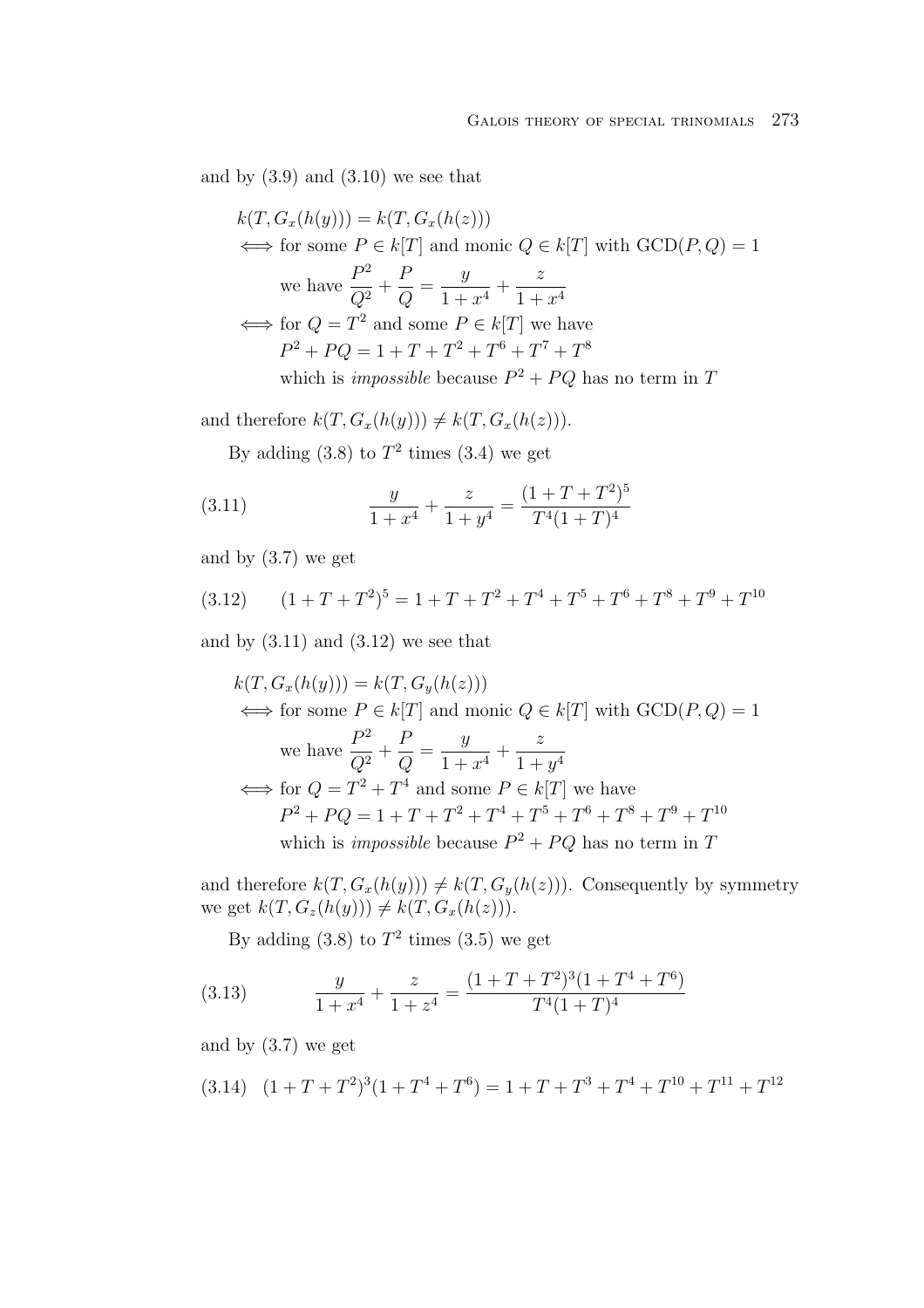and by  $(3.13)$  and  $(3.14)$  we see that

 $k(T, G_x(h(y))) = k(T, G_z(h(z)))$  $\iff$  for some  $P \in k[T]$  and monic  $Q \in k[T]$  with  $\text{GCD}(P,Q) = 1$ we have  $\frac{P^2}{Q^2}$  +  $\frac{P}{Q} = \frac{y}{1+y^4} +$ z  $\frac{1}{1+y^4}$  $\Longleftrightarrow$  for  $Q = T^2 + T^4$  and some  $P \in k[T]$  we have  $P^2+PQ=1+T+T^3+T^4+T^{10}+T^{11}+T^{12}$ which is *impossible* because  $P^2 + PQ$  has no term in T

and therefore  $k(T, G_x(h(y))) \neq k(T, G_z(h(z)))$ . Consequently by symmetry we get  $k(T, G_y(h(y))) \neq k(T, G_x(h(z))).$ 

By adding  $(3.4)$  to  $T^2$  times  $(3.4)$  we get

(3.15) 
$$
\frac{y}{1+y^4} + \frac{z}{1+y^4} = \frac{(1+T+T^2)^3}{T^4(1+T)^2}
$$

and by  $(3.7)$  and  $(3.15)$  we see that

$$
k(T, G_y(h(y))) = k(T, G_y(h(z)))
$$
  
\n
$$
\iff \text{for some } P \in k[T] \text{ and monic } Q \in k[T] \text{ with GCD}(P, Q) = 1
$$
  
\nwe have 
$$
\frac{P^2}{Q^2} + \frac{P}{Q} = \frac{y}{1 + y^4} + \frac{z}{1 + y^4}
$$
  
\n
$$
\iff \text{for } Q = T^2 + T^3 \text{ and some } P \in k[T] \text{ we have}
$$
  
\n
$$
P^2 + PQ = 1 + T + T^3 + T^5 + T^6
$$
  
\nwhich is *impossible* because  $P^2 + PQ$  has no term in T

and therefore  $k(T, G_y(h(y))) \neq k(T, G_y(h(z)))$ . Consequently by symmetry we get  $k(T, G_z(h(y))) \neq k(T, G_z(h(z)))$ .

By adding  $(3.4)$  to  $T^2$  times  $(3.5)$  we get

(3.16) 
$$
\frac{y}{1+y^4} + \frac{z}{1+z^4} = \frac{(1+T+T^2)^5}{T^4(1+T)^2}
$$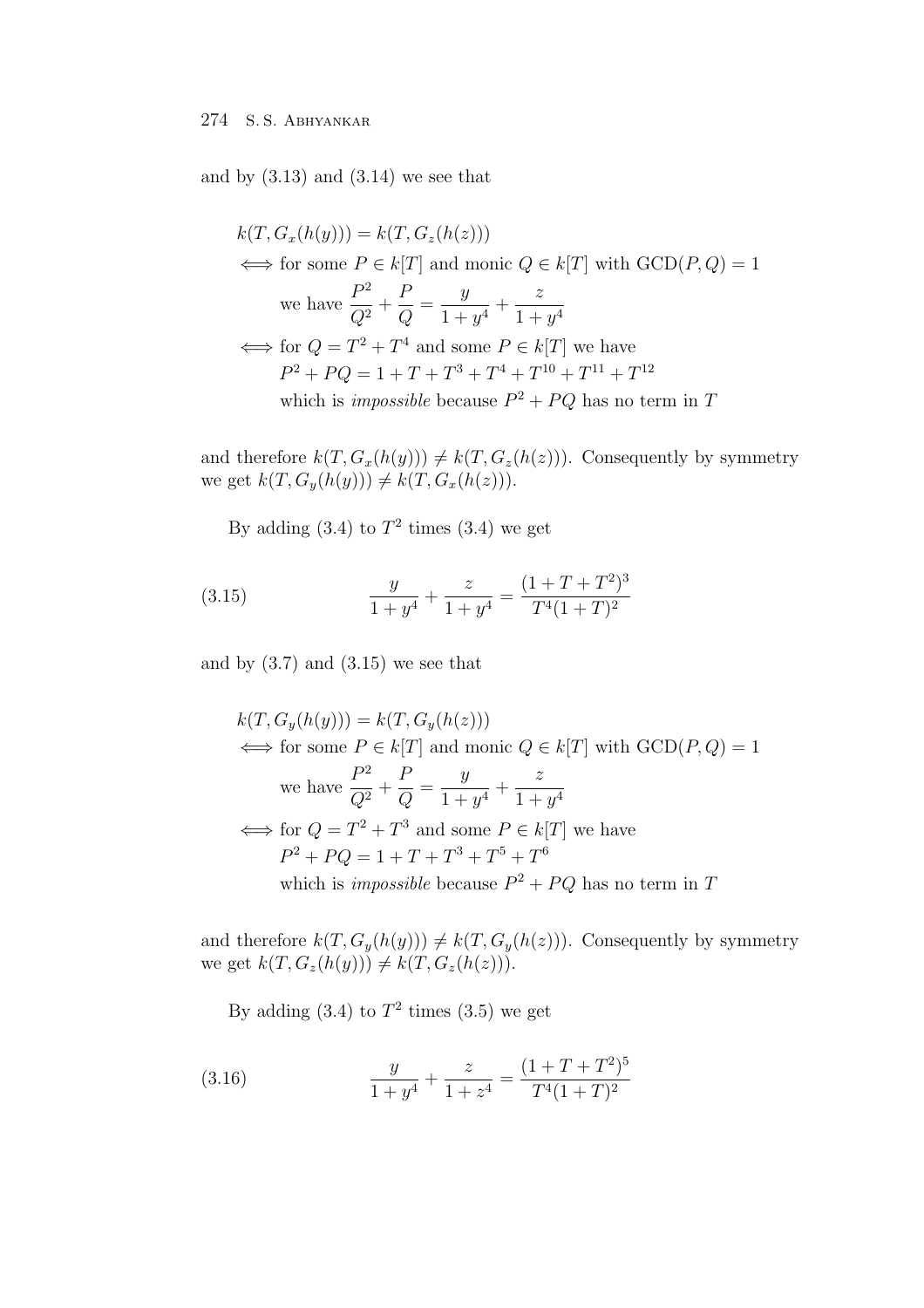and by  $(3.12)$  and  $(3.16)$  we see that

 $k(T, G_y(h(y))) = k(T, G_z(h(z)))$  $\iff$  for some  $P \in k[T]$  and monic  $Q \in k[T]$  with  $\text{GCD}(P, Q) = 1$ we have  $\frac{P^2}{Q^2}$  +  $\frac{P}{Q} = \frac{y}{1+y^4} +$ z  $\frac{1 + z^4}{ }$  $\iff$  for  $Q = T^2 + T^3$  and some  $P \in k[T]$  we have  $P^2 + PQ = 1 + T + T^2 + T^4 + T^5 + T^6 + T^8 + T^9 + T^{10}$ which is *impossible* because  $P^2 + PQ$  has no term in T

and therefore  $k(T, G_y(h(y))) \neq k(T, G_z(h(z))).$ 

By adding  $T^2$  times (3.4) to (3.5) we get

(3.17) 
$$
\frac{z}{1+y^4} + \frac{y}{1+z^4} = \frac{(1+T+T^2)^3}{T^2(1+T)^2}
$$

and by  $(3.7)$  and  $(3.17)$  we see that

$$
k(T, G_y(h(z))) = k(T, G_z(h(y)))
$$
  
\n
$$
\iff \text{for some } P \in k[T] \text{ and monic } Q \in k[T] \text{ with GCD}(P, Q) = 1
$$
  
\nwe have  $\frac{P^2}{Q^2} + \frac{P}{Q} = \frac{z}{1 + y^4} + \frac{y}{1 + z^4}$   
\n
$$
\iff \text{for } Q = T + T^2 \text{ and } P = 1 + aT + bT^2 + T^3 \text{ with } a, b \text{ in } k
$$
  
\nwe have  $P^2 + PQ = 1 + T + T^3 + T^5 + T^6$   
\n
$$
\iff \text{for some } a, b \text{ in } k \text{ we have}
$$
  
\n
$$
1 + T + (a^2 + a + 1)T^2 + (a + b)T^3 + (b^2 + b + 1)T^4 + T^5 + T^6
$$
  
\n
$$
= 1 + T + T^3 + T^5 + T^6
$$
  
\n
$$
\iff \text{for some } a, b \text{ in } k \text{ we have}
$$
  
\n
$$
a^2 + a + 1 = 0 = b^2 + b + 1 \text{ and } a + b = 1
$$

which is *possible* exactly when  $\{a, b\} = \text{GF}(4) \setminus \text{GF}(2)$ 

and therefore  $k(T, G_y(h(z))) = k(T, G_z(h(y))) \Leftrightarrow GF(4) \subset k$ . Thus

(3.18) 
$$
\begin{cases} [\text{SF}(F_x F_y, k(T)) : k(T)] = 8 \text{ or } 16 \\ \text{according as GF}(4) \subset k \text{ or GF}(4) \not\subset k. \end{cases}
$$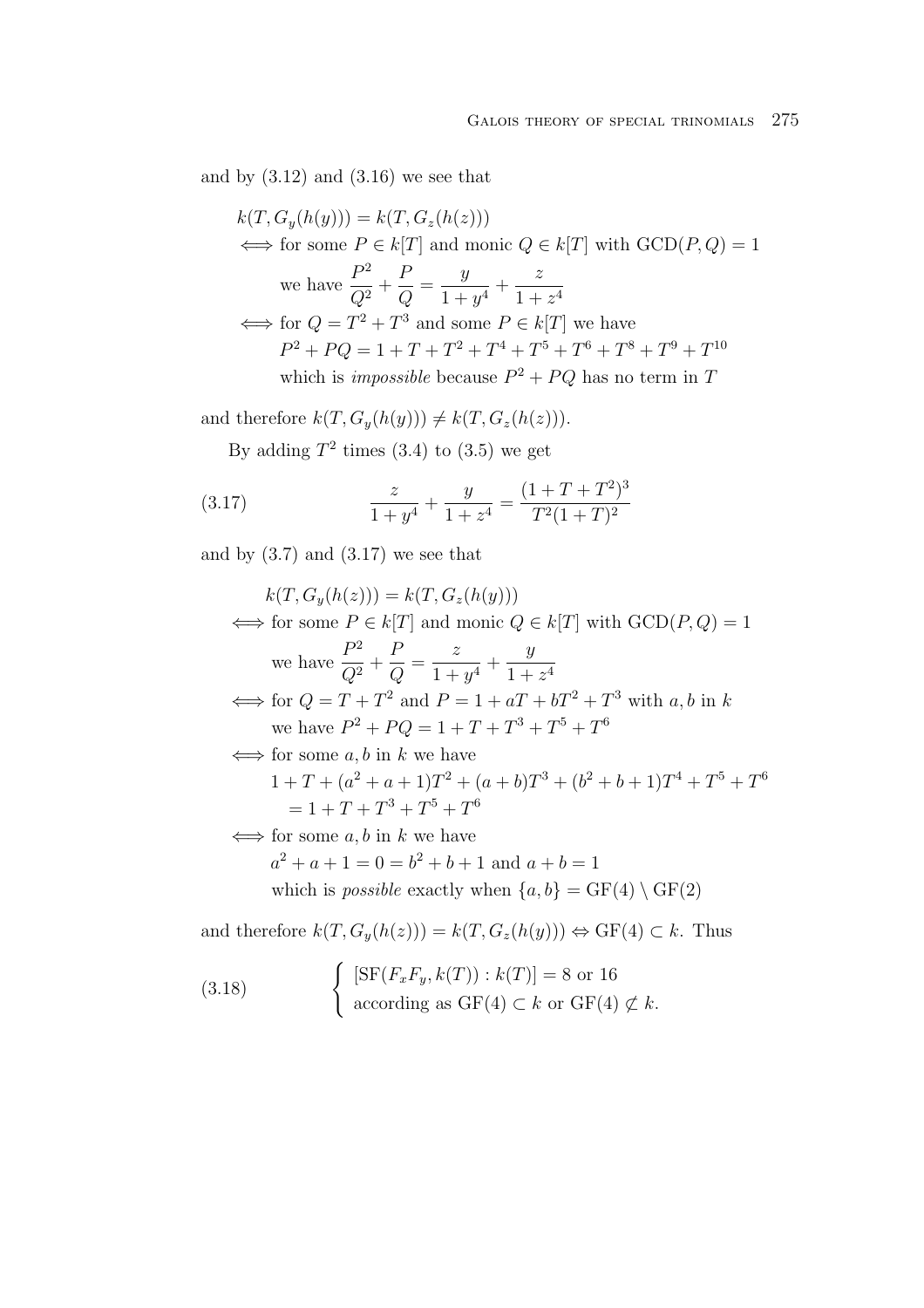# **4. General Characteristic**

To continue with the discussion of Section 2, in the case of general  $(p, q)$ , we take  $S \in \Omega$  with

(4.1) 
$$
S^{q-1} + 1 + (T - T^q)^{q-1} = 0
$$

and we note that then by  $(2.13)$  to  $(2.18)$  we have

(4.2) 
$$
SF(\widehat{\Phi}, K) = k(S, T)
$$

and we let

(4.3) 
$$
v = \frac{1}{S} \quad \text{and} \quad w = \frac{T^q}{S}
$$

and we note that then

(4.4) 
$$
v^{q-1} = y
$$
 and  $w^{q-1} = z$ 

and we let

(4.5) 
$$
w_i = w + iv = \frac{T^q + i}{S} \quad \text{for all} \quad i \in \text{GF}(q)
$$

and we note that then

(4.6) 
$$
w_i^{q-1} = z_i \quad \text{for all} \quad i \in \text{GF}(q)
$$

and

$$
(4.7) \t\t w = w_0.
$$

Now

(4.8) 
$$
V = \{iv + jw : (i, j) \in \text{GF}(q)^2\}
$$

and we have

(4.9) 
$$
\widehat{\Phi}(Y) = \prod_{\xi \in V} (Y - \xi) = \prod_{i \in {\rm GF}(q)} \prod_{j \in {\rm GF}(q)} (Y - iv - jw).
$$

Moreover, upon letting

(4.10) 
$$
W = \{v\} \cup \{w_i : i \in \text{GF}(q)\} \text{ and } V^* = V \setminus \{0\}
$$

we see that

(4.11) 
$$
V^* = \{c\xi : \xi \in W \text{ and } c \in \mathrm{GF}(q)^*\}
$$

and

(4.12) 
$$
\xi \mapsto \xi^{q-1}
$$
 gives a bijection  $W \to \mathcal{P}(V) = \{y\} \cup \{z_i : i \in \text{GF}(q)^*\}$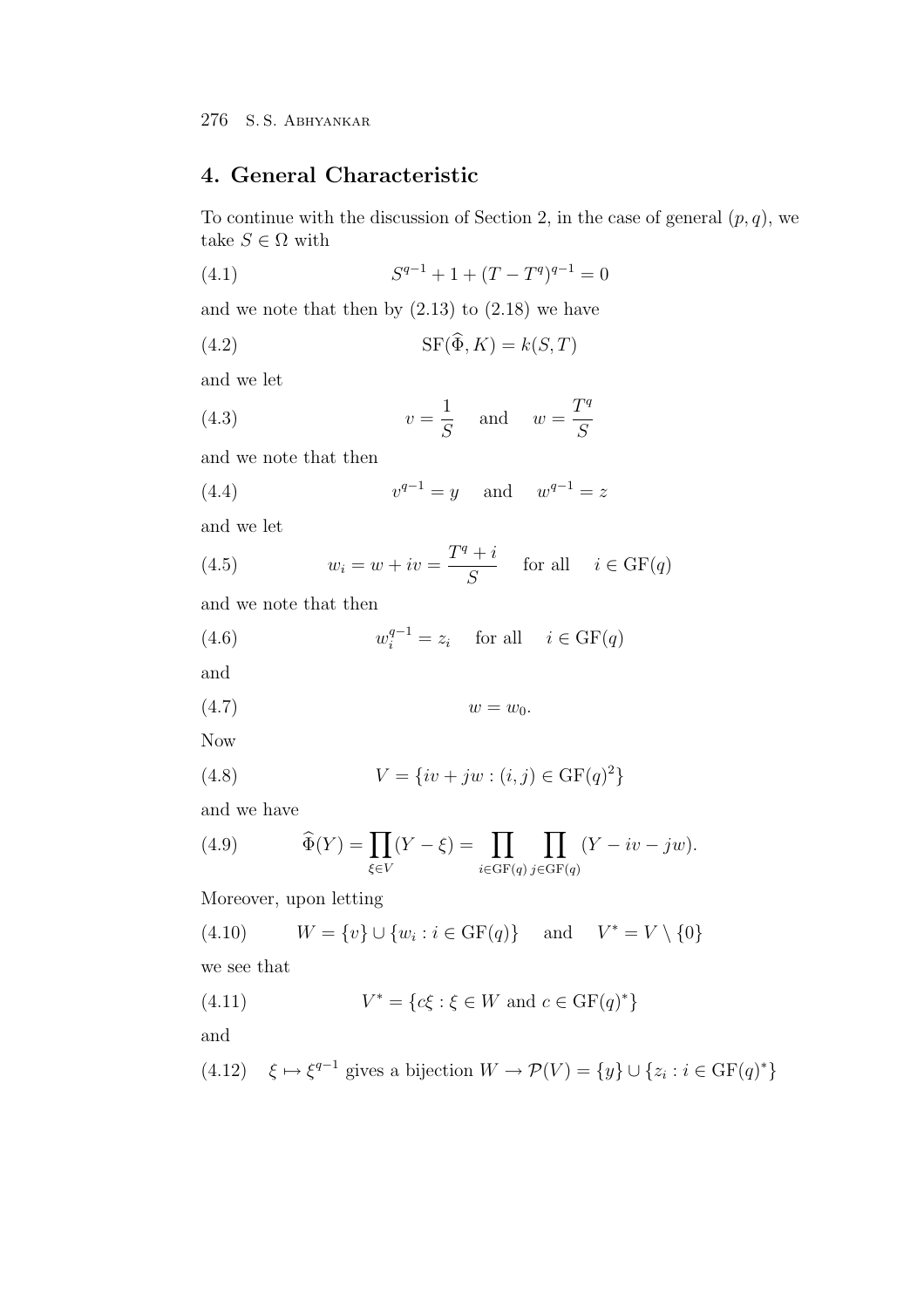and we have

(4.13) 
$$
F(Y) = \prod_{x \in \mathcal{P}(V)} (Y - x) = \prod_{\xi \in W} (Y - \xi^{q-1}).
$$

Before proceeding further with this, we shall discuss general vectorial polynomials.

### **5. General Vectorial Polynomials**

Let  $\widehat{\Phi}(Y)$  be any monic separable vectorial q-polynomial of q-degree  $m \geq 0$ in Y over K, let V be the set of all roots of  $\widehat{\Phi}$  in an algebraically closed overfield  $\Omega$  of K, and note that then V is an m-dimensional GF(q)-vectorsubspace of  $\Omega$ . Let  $I(V)$  be the image of the injective homomorphism of (the additive group of) V into  $\text{Aut}_{\Omega}(\Omega(Y))$  which sends every  $t \in V$  to the  $Ω$ -automorphism of  $Ω(Y)$  given by  $Y \mapsto Y - t$ . Now

$$
\widehat{\Phi}(Y) = \prod_{t \in V} (Y - t)
$$

and hence

$$
\widehat{\Phi}(Y) = N_{I(V)}(Y)
$$

where, for any finite group  $I$  of automorphisms of any field  $M$ , the  $I$ -norm of any  $\mu \in M$  may be defined by

$$
N_I(\mu) = \prod_{\sigma \in I} \mu^{\sigma}.
$$

Note that then M is a finite Galois extension of the fixed field  $M^I = \{ \nu \in \mathbb{R}^d : |\nu| \leq \nu \}$  $M: \nu^{\sigma} = \nu$  for all  $\sigma \in I$  and we have

$$
N_I(\mu) = N_{M/M^I}(\mu)
$$

where  $N_{M/M^I}$  is the norm in the usual field theory sense. Conversely, for any finite dimensional GF(q)-vector-subspace V of  $\Omega$ , let us put

$$
\Phi_V(Y) = N_{I(V)}(Y).
$$

Then by the Converse of Linearity proved in (3.9) of my paper [5] on the Galois Theory of Semilinear Transformations, we see that  $\Phi_V(Y)$  is a monic separable vectorial q-polynomial of q-degree dim V over  $\Omega$ . Thus  $\Phi(Y) \mapsto V$ gives a bijection of the set of all separable monic vectorial  $q$ -polynomials over  $\Omega$ , and the inverse bijection is given by  $V \mapsto \Phi_V$ .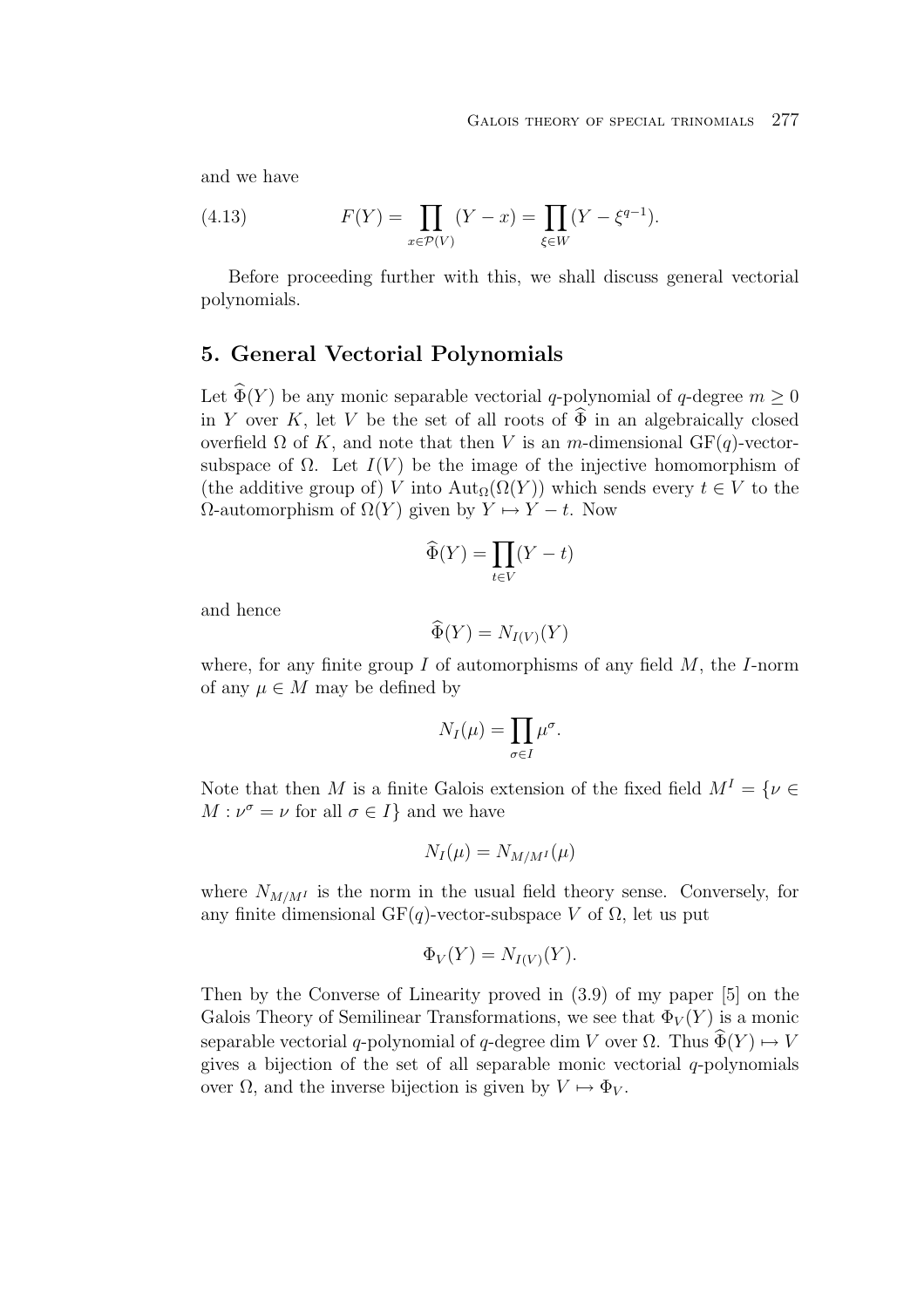We now proceed to show that in this correspondence, composition of vectorial polynomials corresponds to the transitivity of norm which says that "the norm of a norm is a norm", i.e., for any finite algebraic field extensions  $M^* \subset M' \subset M$  and any  $\mu \in M$  we have

$$
N_{M/M^*}(\mu) = N_{M'/M^*}(N_{M/M'}(\mu)).
$$

To illustrate this principle, first note that, in conformity with Lüroth's Theorem, we have

$$
\Omega(Y)^{I(V)} = \Omega(\Phi_V(Y)).
$$

As a generalization of  $I(V)$ , for any  $GF(q)$ -vector-subspace U of V, let  $I(V,U)$  be the image of the homomorphism of V into  $\text{Aut}_{\Omega}(\Omega(Y))$  which sends every  $t \in V$  to the  $\Omega$ -automorphism of  $\Omega(Y)$  given by  $Y \mapsto Y - \Phi_U(t)$ ; note that the kernel of this homomorphism is  $U$  and so we could have denote the image by  $I(V/U)$  rather than by  $I(V, U)$  but then a comma is a frequent substitute for a solidus; at any rate, if  $V = U \oplus U'$  then  $I(V, U)$  is the image of the injective homomorphism of U' into  $\text{Aut}_{\Omega}(\Omega(Y))$  which sends every  $t \in U'$  to the  $\Omega$ -automorphism of  $\Omega(Y)$  given by  $Y \mapsto Y - \Phi_U(t)$ . Let us put

$$
\Phi_{V,U}(Y) = N_{I(V,U)}(Y).
$$

Then by taking  $M = \Omega(Y)$  and  $M' = \Omega^{I(U)} = \Omega(\Phi_U(Y))$  and  $M^* = \Omega^{I(V)} =$  $\Omega(\Phi_V(Y))$  in the transitivity of norms, we have  $\Phi_V(Y) = N_{M'/M^*}(\Phi_U(Y)),$ and clearly the RHS equals  $\prod_{t\in U'} \Phi_U(Y-t)$  which by the additivity of  $\Phi_U(Y)$ equals  $\prod_{t\in U'} [\Phi_U(Y) - \Phi_U(t)]$  which in turn obviously equals  $\Phi_{V,U}(\Phi_U(Y)),$ and thus we get

$$
(*)\qquad \Phi_V(Y) = \Phi_{V,U}(\Phi_U(Y)).
$$

Concerning the definition of  $I(V)$  and  $\Phi_V(Y)$ , for any subfield L of  $\Omega$ , let  $I^*(L, V)$  be the group of all  $L(V)$ -automorphisms of  $L(V)(Y)$  of the form  $Y \mapsto Y - t$  with  $t \in V$ , and note that then for any  $\mu \in L(V)(Y)$  we have  $N_{I(V)}(\mu) = N_{I^*(L,V)}(\mu)$  and hence

$$
\Phi_V(Y) = N_{I^*(L,V)}(Y)
$$

and so in particular

$$
\Phi_V(Y) = N_{I^*(\mathrm{GF}(p),V)}(Y)
$$

and also note that if  $V \neq \{0\}$  then  $GF(q) \subset GF(p)(V)$ .

For any  $\xi \in \Omega$ , consider the affine *q*-polynomial

(5.1) 
$$
F_{\xi}(Y) = \widehat{\Phi}(Y) - \xi
$$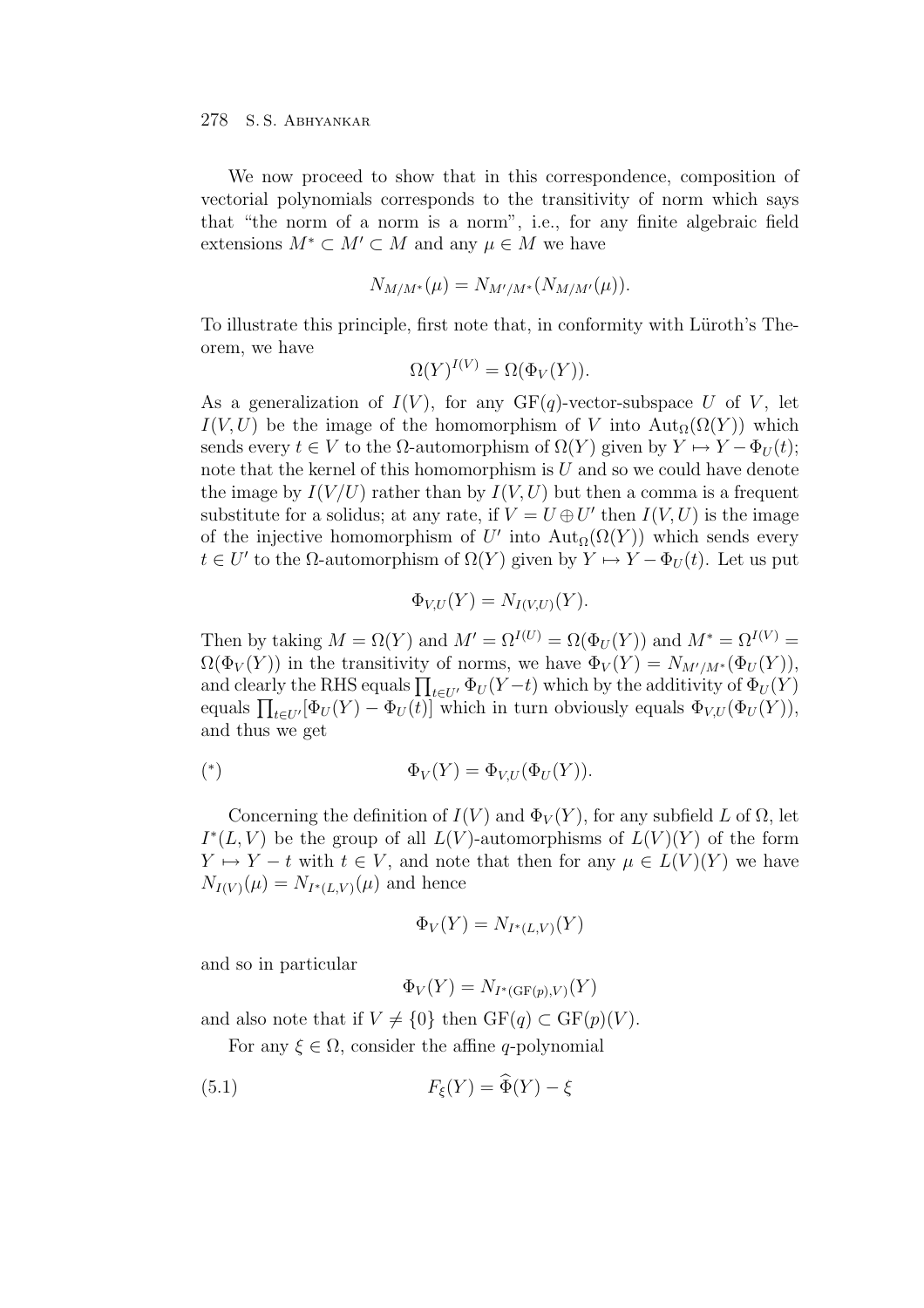and let  $h(\xi) \in \Omega$  be such that

$$
(5.2) \t\t F_{\xi}(h(\xi)) = 0.
$$

Note that then

(5.3) 
$$
F_{\xi}(Y) = \prod_{t \in V} (Y - h(\xi) - t)
$$

and hence

(5.4) 
$$
K(V) = \text{SF}(\widehat{\Phi}, K) \subset \text{SF}(F_{\xi}, K(\xi)) = K(V)(h(\xi)).
$$

It follows that, for any subspace  $U$  of  $V$ , upon letting

$$
F_{\xi,U}(Y)=\Phi_{V,U}(Y)-\xi
$$

we get

$$
F_{\xi,U}(\Phi_U(h(\xi))) = 0 \quad \text{ with } \quad \Phi_U(h(\xi)) \in \text{SF}(F_{\xi}, K(\xi))
$$

and this gives a way of exhibiting several fields between  $K(\xi)$  and  $SF(F_{\xi}, K(\xi)).$ 

In particular, if dim  $U = m - 1$  then for any  $s \in V \setminus U$  we have

$$
F_{\xi,U}(Y) = Y^q - \Phi_U(s)^{q-1}Y - \xi \quad \text{with} \quad \Phi_U(s) \neq 0
$$

and upon letting

$$
F_{\xi,U,s}(Y) = Y^q - Y - \frac{\xi}{\Phi_U(s)^q} \quad \text{and} \quad G_{U,s}(Y) = \frac{\Phi_U(Y)}{\Phi_U(s)}
$$

we get

$$
F_{\xi,U,s}(G_{U,s}(h(\xi)))=0 \quad \text{ with } \quad G_{U,s}(h(\xi))\in \text{SF}(F_{\xi},K(\xi)).
$$

On the other hand, if dim  $U = 1$  then for any  $0 \neq r \in U$ , upon letting

$$
\Phi_r(Y) = \Phi_U(Y)
$$

we have

(5.5) 
$$
\Phi_r(Y) = Y^q - r^{q-1}Y
$$

and if actually dim  $U = m - 1 = 1$  then for any  $s \in V \setminus U$ , i.e., for any basis  $(r, s)$  of V, we have

$$
(5.6) \t\t \t\t \Phi_r(s) \neq 0
$$

and upon letting

$$
F_{\xi,r,s}(Y) = F_{\xi,U,s}(Y) \quad \text{ and } \quad G_{r,s}(Y) = G_{U,s}(Y)
$$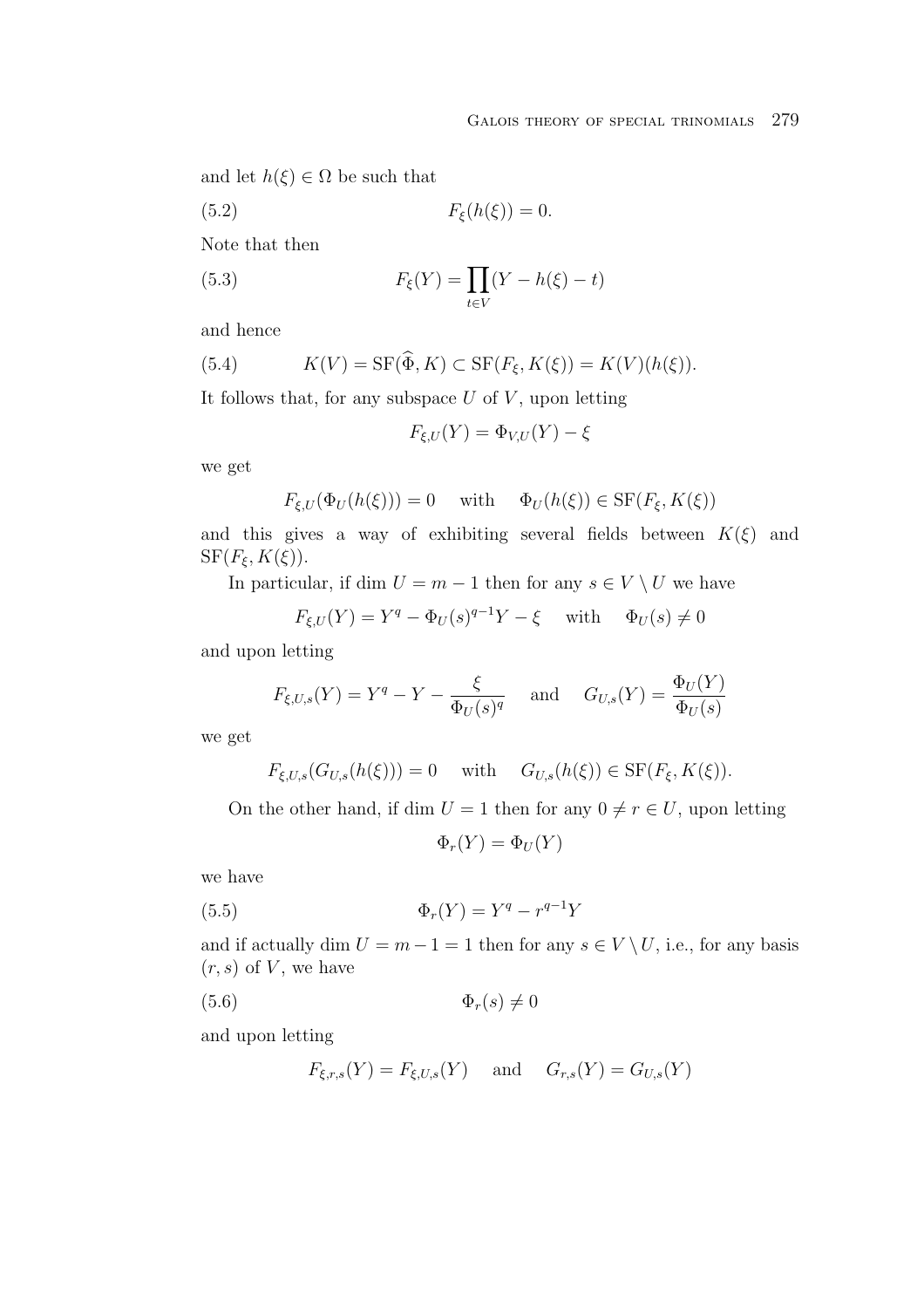we get

(5.7) 
$$
F_{\xi,r,s}(Y) = Y^q - Y - \frac{\xi}{\Phi_r(s)^q}
$$
 and  $G_{r,s}(Y) = \frac{\Phi_r(Y)}{\Phi_r(s)}$ 

and

(5.8) 
$$
F_{\xi,r,s}(G_{r,s}(h(\xi)))=0 \text{ with } G_{r,s}(h(\xi)) \in \text{SF}(F_{\xi}, K(\xi))
$$

and by (5.3) we see that

(5.9) 
$$
F_{\xi}(Y) = \prod_{(i,j)\in \text{GF}(q)^2} (Y - h(\xi) - ir - js).
$$

### **6. Again Degree Two**

Let us revert to the situation of Sections 2 and 4, i.e., assume  $m = 2$  and let  $\widehat{\Phi}(Y) = Y^{q^2} + Y^q + XY$ . For any  $\xi \in \Omega$ , let  $F_{\xi}(Y) \in K(\xi)[Y]$  and  $h(\xi) \in \Omega$  be as in  $(5.1)$  and  $(5.2)$ , and note that then we have  $(5.3)$  and  $(5.4)$ . Let  $B(V)$ be the set of all bases  $(r, s)$  of V over  $GF(q)$ . For any  $r \in \Omega$ , let  $\Phi_r(Y)$  be as in (5.5), and note that then for any  $(r, s) \in B(V)$  we have (5.6). For any  $(r, s) \in B(V)$ , let  $F_{\xi,r,s}(Y)$  and  $G_{r,s}(Y)$  be as in (5.7), and note that then we have (5.8). Finally, for any  $(r, s) \in B(V)$  we have (5.9).

### **7. Iterated Vectorial Polynomials**

Again let  $\widehat{\Phi}(Y)$  be any monic separable vectorial q-polynomial of q-degree  $m \geq 0$  over K, let V be the GF(q)-vector space of all roots of  $\widehat{\Phi}(Y)$ in  $\Omega$ , and for any integer  $n \geq 0$ , let  $V^{[n]}$  be the set of all roots of its n-th iterate  $\widehat{\Phi}^{[[n]]}$  in  $\Omega$ . Note that then  $\widehat{\Phi}^{[[n]]}$  is a monic separable vectorial q-polynomial of q-degree mn in Y over K and hence  $V^{[n]}$  is an  $(mn)$ dimensional GF(q)-vector-subspace of  $\Omega$ , with  $V^{[1]} = V$ . We get a GF(q)linear epimorphism  $\widetilde{\Phi}: \Omega \to \Omega$  given by  $z \mapsto \widehat{\Phi}(z)$ . For its *n*-th power  $\widetilde{\Phi}^n$  :  $\Omega \to \Omega$  we have  $\widetilde{\Phi}^n(z) = \widehat{\Phi}^{[[n]]}(z)$  for all  $z \in \Omega$ . For every  $n' < n$ we clearly have  $V^{[n']} \subset V^{[n]}$  and  $\widetilde{\phi}^{n'}(V^{[n]}) = V^{[n-n']}$ , and moreover  $\widetilde{\Phi}^{n'}|V^{[n]}$ gives a GF(q)-linear epimorphism  $V^{[n]} \rightarrow V^{[n-n']}$  with kernel  $V^{[n']}$ . Let  $GF(q, n) = GF(q)[T]/T^n$  where T is an indeterminate, and let  $\overline{T}$  be the image of T under the canonical epimorphism of  $GF(q)[T]$  onto  $GF(q, n)$ . For every  $\overline{r} = \sum_{i=0}^{n-1} r_i \overline{T}^i \in \mathrm{GF}(q,n)$  with  $r_i \in \mathrm{GF}(q)$  and every  $z \in \Omega$  we define  $\overline{r}z \in \Omega$  by putting  $\overline{r}z = \sum_{i=0}^{n-1} r_i \widetilde{\Phi}^i(z)$ , and we note that this makes  $V^{[n]}$  a  $GF(q, n)$ -module, and then, for every  $\overline{r} \in GF(q, n)$  and  $z \in V^{[n]}$  we have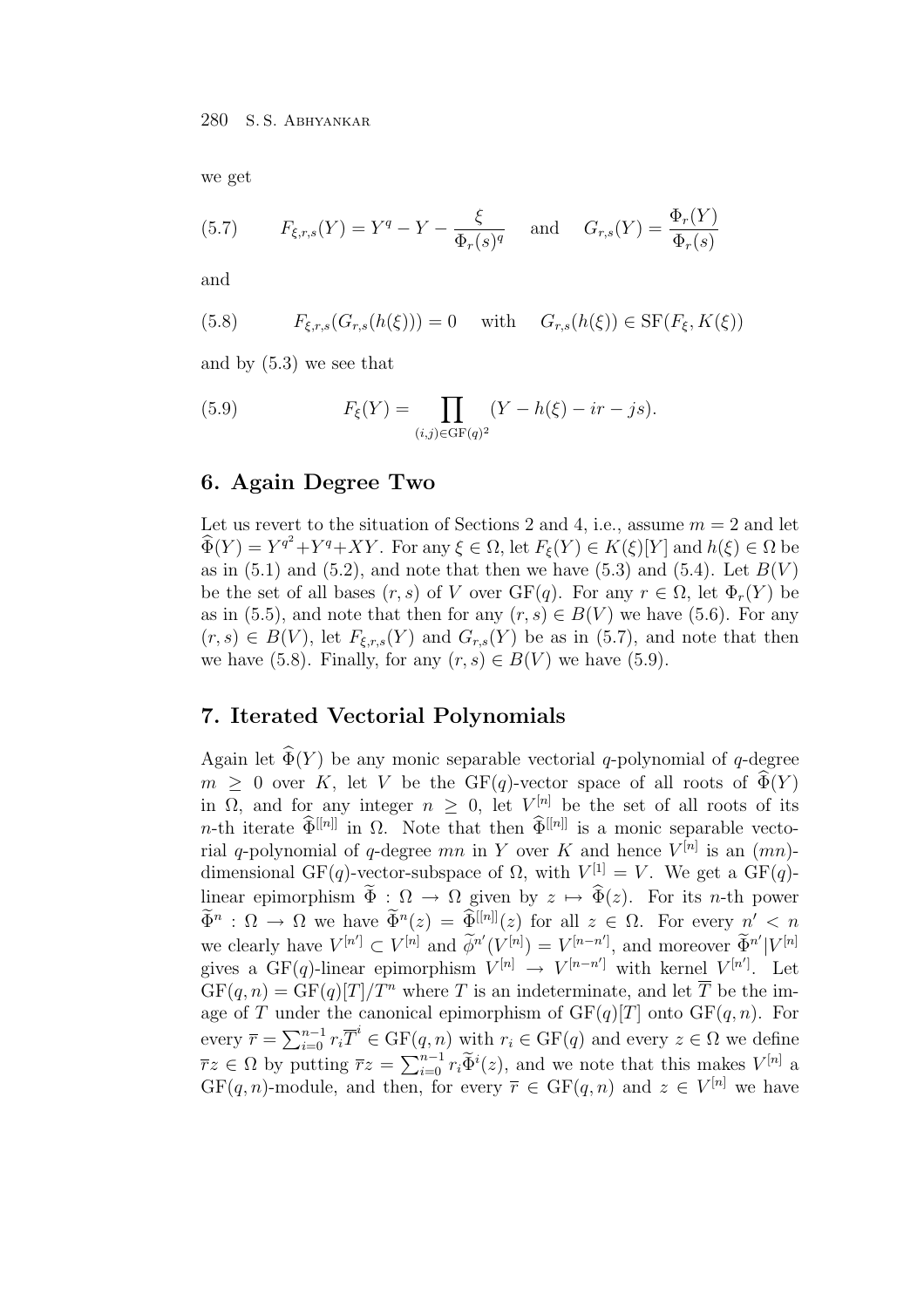$\sigma(\overline{r}z) = \overline{r}\sigma(z)$  for every K-automorphism  $\sigma$  of  $\Omega$ . It follows that, in a natural manner, Gal $(\widehat{\Phi}^{[[n]]}, K)$  is a subgroup of the group of all  $GF(q, n)$ -linear automorphisms of the module  $V^{[n]}$ . By taking any elements  $u_1, \ldots, u_m$  of  $V^{[n]}$  such that  $\widetilde{\Phi}^{n-1}(u_1),\ldots,\widetilde{\Phi}^{n-1}(u_m)$  is a free  $GF(q)$ -basis of V, we see that  $u_1, \ldots, u_m$  is a free  $\overline{\mathrm{GF}}(q,n)$ -basis of  $V^{[n]}$ , and hence  $V^{[n]}$  is a free  $\mathrm{GF}(q,n)$ module of rank m. So we may identify the group of all  $GF(q, n)$ -linear automorphisms of the module  $V^{[n]}$  with  $GL(m, q, n) = GL(m, GF(q, n)).$ 

To generalize this, for every  $r = r(T) = \sum r_i T^i \in GF(q)[T]$  with  $r_i \in$  $GF(q)$  (and  $r_i = 0$  for all except finitely many i) we put  $\widehat{\Phi}^{[r]} = \widehat{\Phi}^{[r]}(\underbrace{Y}) =$  $\sum r_i \widehat{\Phi}^{[i]}(Y)$  and for every  $z \in \Omega$  we define  $rz \in \Omega$  by putting  $rz = \widehat{\Phi}_r(z)$ and we note that this makes  $\Omega$  a GF(q)[T]-module. Actually, for all r, s in  $GF(q)[T]$  and  $a, b$  in  $GF(q)$ , we have  $\widehat{\Phi}^{[ar+bs]}(Y) = a\widehat{\Phi}^{[r]}(Y) + b\widehat{\Phi}^{[s]}(Y)$ and  $\widehat{\Phi}^{[rs]} = \widehat{\Phi}^{[r]}(\widehat{\Phi}^{[s]}(Y)) = \widehat{\Phi}^{[s]}(\widehat{\Phi}^{r]}(Y)),$  and hence this puts a  $GF(q)[T]$ module structure on a certain commutative subring of the noncommutative ring (under composition) of all vectoral  $q$ -polynomials in Y with coefficients in  $\Omega$  (namely, the subring "generated" by  $\widehat{\Phi}$ ). At any rate, for every  $r \in$  $GF(q)[T]$ , this makes the set  $V(\widehat{\Phi}^{[r]})$  of all roots of  $\widehat{\Phi}^{[r]}$  in  $\Omega$  a  $(GF(q)[T]/r)$ module since these roots are "killed" by r. In case  $r \neq 0$ , this module structure commutes with the action of  $Gal(\widehat{\Phi}^{[r]}, K)$  making this Galois group a subgroup of the GL of the module  $V(\widehat{\Phi}^{[r]})$ ; note that the coefficient of Y in  $\widehat{\Phi}^{[r]}(Y)$  is r and hence  $\widehat{\Phi}^{[r]}(Y)$  is separable. This is what is known as the Drinfeld module. The above case corresponds to  $r(T) = T^n$ .

Going back to the case of  $\widehat{\Phi}^{[[n]]}$  with  $n > 0$  we may think of  $GL(m, q, n)$ as consisting of  $m \times m$  matrices  $A(\overline{T})=(A_{ij}(\overline{T}))$  whose entries  $A_{ij}(\overline{T})$  are polynomials of degree  $\leq n-1$  over  $GF(q)$  and whose determinant, as a polynomial in  $\overline{T}$ , has a nonzero constant term. Now  $A(\overline{T}) \mapsto A(0)$  gives an epimorphism  $\theta$ : GL $(m, q, n) \to$  GL $(m, q)$ . Clearly  $|\text{ker}(\theta)| = q^{(n-1)m^2}$  and hence

$$
|GL(m, q, n)| = q^{(n-1)m^2} |GL(m, q)|.
$$

Assuming  $n > 1$ , let  $K' = \mathcal{SF}(\widehat{\Phi}, K) = K(V)$  and  $K'' = \mathcal{SF}(\widehat{\Phi}^{[[n]]}, K)K(V^{[n]}),$ and identify Gal $(\Phi, K)$  and Gal $(\Phi^{[[n]]}, K)$  with corresponding subgroups of  $GL(m, q)$  and  $GL(m, q, n)$  respectively. For any  $\xi \in \Omega$  upon letting

$$
\Psi_{\xi}(Y) = \Phi^{[[n-1]]}(Y) - \xi \quad \text{ and } \quad R(\xi) = \{ \eta \in \Omega : \Psi_{\xi}(\eta) = 0 \}
$$

we have

$$
\Psi_{\xi} = \prod_{\eta \in R(\xi)} (Y - \eta) \quad \text{and} \quad |R(\xi)| = q^{(n-1)m}
$$

and, fixing any  $h(\xi) \in R(\xi)$ , by the vectoriality of  $\Psi^{[[n-1]]}$  we see that

$$
SF(\Psi_{\xi}, K') = K'(h(\xi)).
$$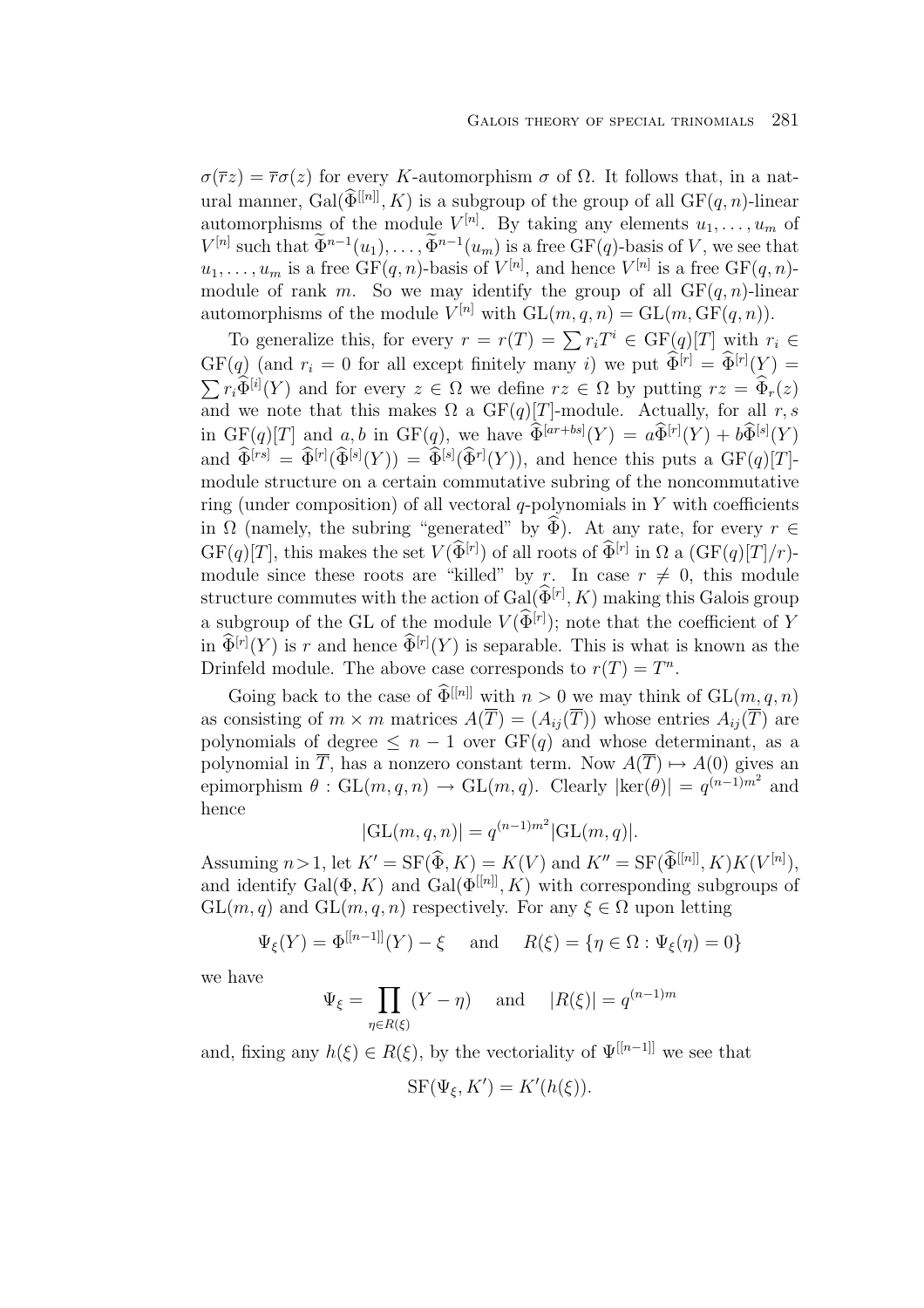Now

$$
\Phi(Y) = \prod_{t \in V} (Y - t) \quad \text{and} \quad \Phi^{[[n]]}(Y) = \Phi(\Phi^{[[n-1]]}(Y))
$$

and hence

$$
\Phi^{[[n]]}(Y) = \prod_{t \in V} \prod_{t \in V} \Psi_t(Y)
$$

and therefore, for any basis  $t_1, \ldots, t_m$  of V, by the vectoriality of  $\Phi^{[[n-1]]}$  we see that

(7.1) 
$$
K'' = \mathrm{SF}(\Phi^{[[n]]}, K') = \mathrm{SF}(\prod_{1 \leq i \leq m} \Psi_{t_i}, K') = K'(h(t_1), \dots, h(t_m)).
$$

It follows that (7.2)

$$
Gal(\Phi^{[[n]]}, K) = GL(m, q, n) \Longleftrightarrow \begin{cases} Gal(\Phi, K) = GL(m, q) \text{ and} \\ [K'(h(t_1), \dots, h(t_m)) : K'] = q^{n-1} m^2. \end{cases}
$$

**Remark on the Trinomial Case.** In view of (7.1) and (7.2), by (3.18) we conclude that

(7.3)  $[\text{GL}(2, 2, 2) : \text{Gal}(\widehat{\Phi}_{2,2}^{[[2]]}, k(X))] = 2 \Longleftrightarrow \text{GF}(4) \subset k$ 

and

(7.4) 
$$
\operatorname{Gal}(\widehat{\Phi}_{2,2}^{[[2]],k}(X)) = \operatorname{GL}(2,2,2) \Longleftrightarrow \operatorname{GF}(4) \not\subset k.
$$

### **8. Regular Local Domains**

Let S be an m-dimensional regular local domain where  $m > 0$  is any integer, let  $(Z_1, \ldots, Z_m)$  be a basis of the maximal ideal  $M(S)$  of S, let L be the quotient field of S, and let  $\overline{\Omega}$  be an algebraically closed overfield of L; (the characteristic of S may or may not be zero, and could be different from the characteristic of its residue field). For example  $S$  could be the ring of (formal or convergent) power series in  $Z_1, \ldots, Z_m$  with coefficients in a field k, where in the convergent case we require  $k$  to be equipped with a metric (such as the real or the complex or the p-adic field); or  $S$  could the polynomial ring  $k[Z_1,\ldots,Z_m]$  localized at the origin  $Z_1 = \cdots = Z_m = 0$ , i.e., localized at the prime ideal generated by  $Z_1, \ldots, Z_m$ ; or S could be any ring "between" the said localized ring and the power series ring. For  $m = 2$  think of the origin in the plane, and for  $m = 3$  think of the corner of the room. The passage from the polynomial case to the regular local case, i.e., effectively to the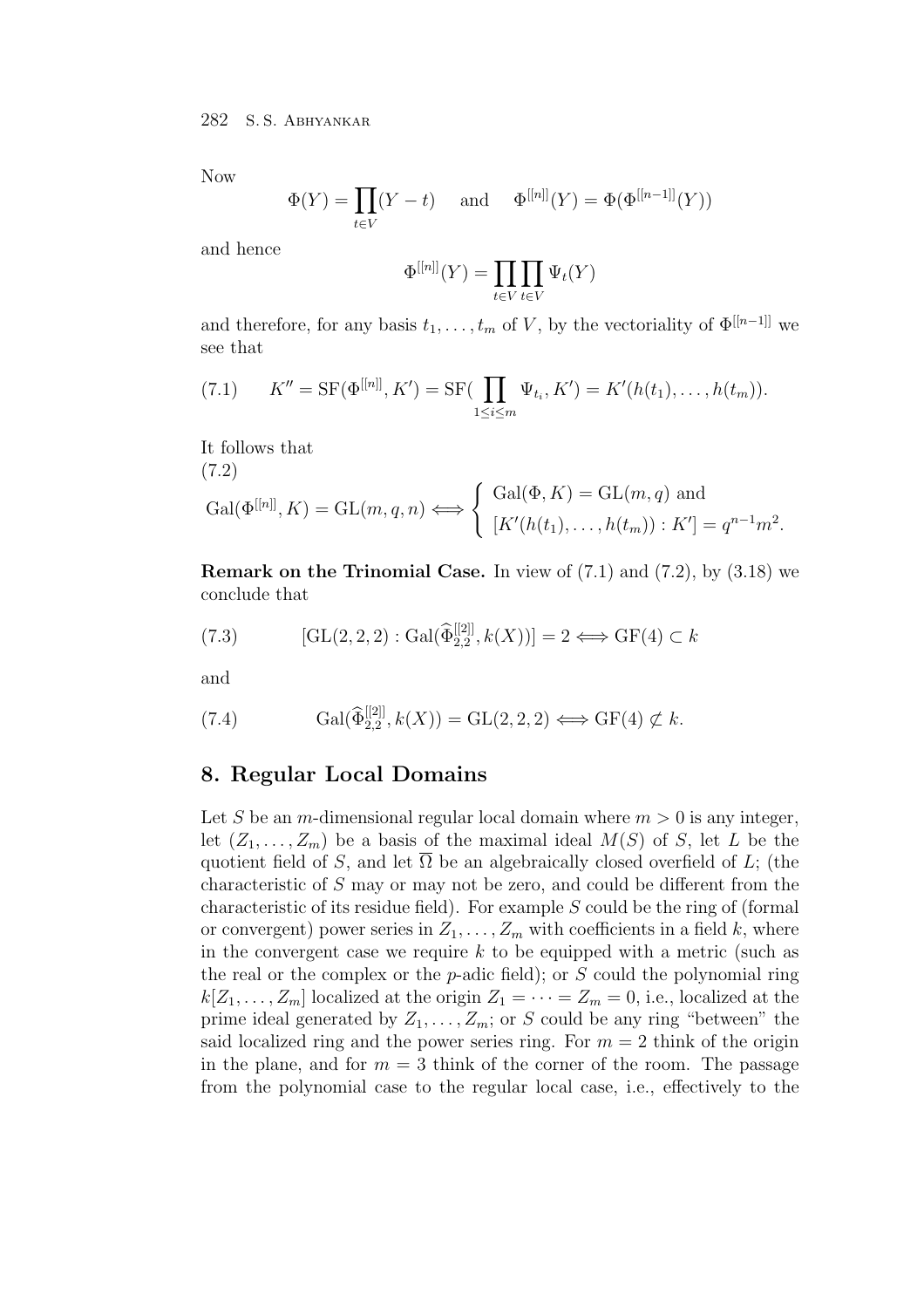power series case, gives us greater versatility of parametrization. This was exhibited in Proposition (5.3) of my *Projective Polynomials* paper [3]. In the proof of the said Proposition, the following easy-to-prove fact was called: **GEC (= Generalized Eisenstein Criterion)** Let R be a local domain dominated by S. Let  $F(Y) = Y^d + \sum_{l=1}^d A_l Y^{d-l}$  with  $A_l \in M(R)$  for  $1 \leq l <$ d and  $A_d \in M(R)^2$  where  $d > 0$  is any integer. Then  $F(Y) - Z_1$  is irreducible in  $L[Y]$  and, upon taking  $Z^* \in \overline{\Omega}$  with  $F(Z^*) = Z_1$  and upon letting  $S^* =$  the integral closure of S in  $L(Z^*)$ , we have that  $S^*$  is an m-dimensional regular local domain dominating S such that  $S^*$  is residually rational over S, the quotient field of  $S^*$  is  $L(Z^*)$ , and  $M(S^*)=(Z^*, Z_2, \ldots, Z_m)S^*$ .

An obvious double induction applied to GEC immediately yields the following:

**Corollary.** Let R be a local domain dominated by S. Let  $n \geq 0$  be an integer and for  $1 \leq i \leq m$  and  $1 \leq j \leq n$  let  $F_{i,j}(Y) = Y^{d(i,j)} + Y^{d(i,j)}$  $\sum_{l=1}^{d(i,j)} A_{i,jl} Y^{d(i,j)-l}$  with  $A_{i,j,l} \in M(R)$  for  $1 \leq l \leq d(i,j)$  and  $A_{i,j,d(i,j)} \in$  $M(R)^2$  where  $d(i, j) > 0$  is an integer. For  $1 \leq i \leq m$  let  $Z_{i,0} = Z_i$ , and for  $1 \leq i \leq m$  and  $1 \leq j \leq n$  let  $Z_{i,j} \in \overline{\Omega}$  with  $F_{i,j}(Z_{i,j}) = Z_{i,j-1}$ . Let  $S_0 = S$  and  $L_0 = L$ , and for  $1 \leq j \leq n$  let  $L_j = L(Z_{1,j}, \ldots, Z_{m,j})$  and  $S_j$  = the integral closure of R in  $L_j$ . Then for  $1 \leq j \leq n$ , the polynomials  $F_{1,j}(Y) - Z_{1,j-1}, \ldots, F_{m,j}(Y) - Z_{m,j-1}$  are irreducible in  $L_{j-1}[Y]$ , the field  $L_{j-1}$  is a subfield of the field  $L_j$  with  $[L_j : L_{j-1}] = d(1,j) \dots d(m, j)$ , the ring  $S_j$  is an m-dimensional regular local domain dominating  $S_{j-1}$  such that  $S_j$  is residually rational over  $S_{j-1}$ , the quotient field of  $S_j$  is  $L_j$ , and  $M(S_i) = (Z_{1,j}, \ldots, Z_{m,j})S_j.$ 

**Remark on the Generic Case.** To apply this Corollary, recall that  $q > 1$ is any power of any prime  $p$ . Consider the generic vectorial  $q$ -polynomial  $\widehat{\Phi}(Y) = Y^{q^m} + X_1 Y^{q^{-1}} + \cdots + X_m Y$  where  $X_1, \ldots, X_m, Y$  are indeterminates over a field k with  $GF(q) \subset k$ , let R be the localization of  $k[X_1,\ldots,X_m]$ at the prime ideal generated by  $(X_1, \ldots, X_m)$ , and let  $K = k(X_1, \ldots, X_m)$ . Then  $SF(\widehat{\Phi}, k(X_1, \ldots, X_m)) = k(Z_1, \ldots, Z_m) = L$  = the quotient field of the m-dimensional regular local domain S obtained by localizing  $k[Z_1,\ldots,Z_m]$ at the ideal generated by  $(Z_1, \ldots, Z_m)$ , and we have

$$
\widehat{\Phi}(Y) = \prod_{(a_1,\ldots,a_m)\in\mathrm{GF}(q)^m} (Y - a_1 Z_1 - \cdots - a_m Z_m).
$$

Clearly S dominates R and the elements  $X_1, \ldots, X_m$  belong to  $M(R)$ , and therefore by taking  $F_{ij} = \widehat{\Phi}$  for all  $i, j$  in the Corollary we see that for the *n*-th iterate  $\widehat{\Phi}^{[n]}$  of  $\widehat{\Phi}$  we have  $Gal(\widehat{\Phi}^{(n)}, K) = GL(m, q, n)$ . For further details about the generic case see Section 3 of my paper [5] on the Galois Theory of Semilinear Transformations.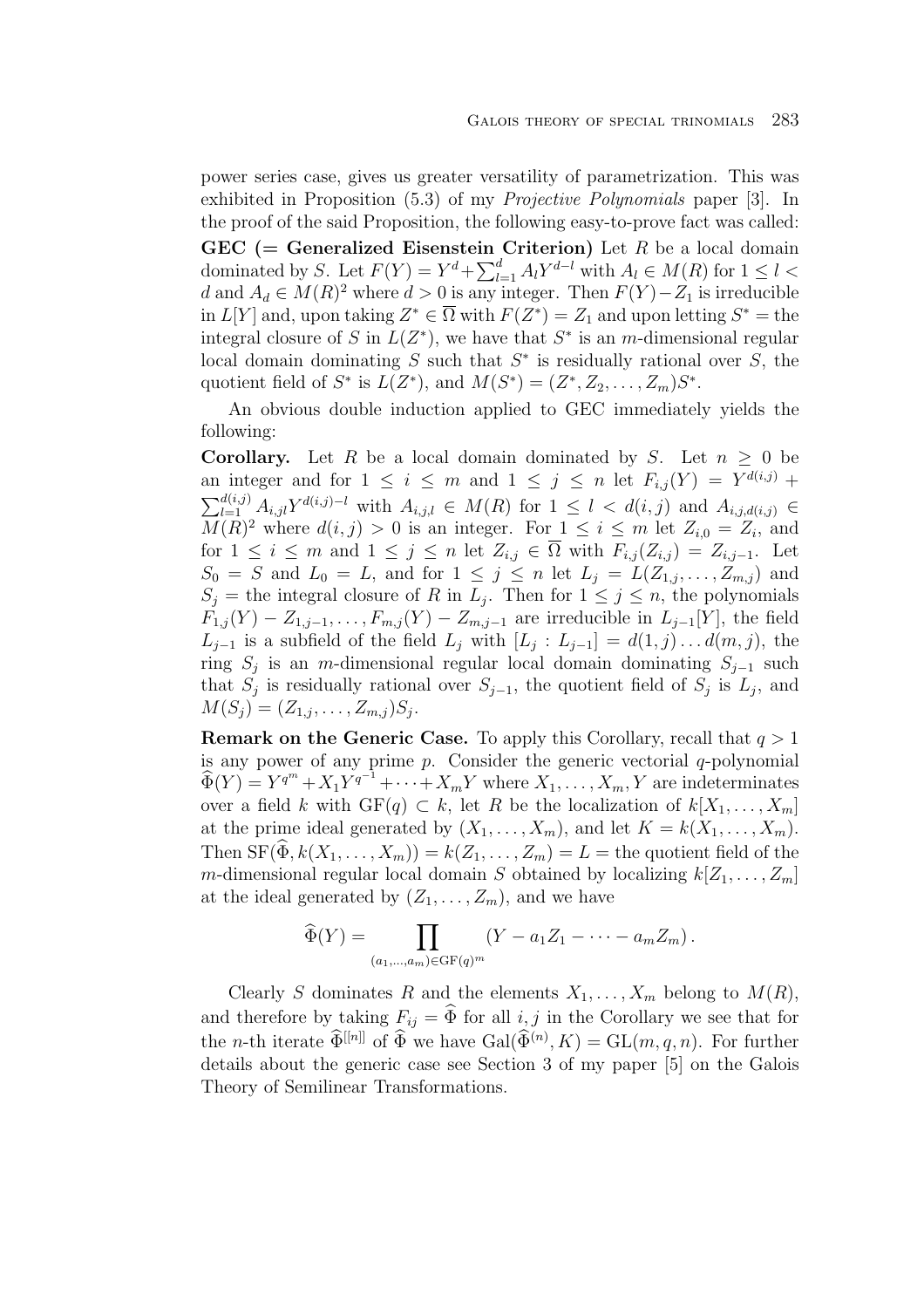# **9. General Degree Two**

To generalize the parametrization given in Section 2, let  $F, \Phi, \widehat{\Phi}$  be obtained by putting  $(2, A, B)$  for  $(m, 1, X)$  in  $F_{m,q}, \Phi_{m,q}, \widehat{\Phi}_{m,q}$  respectively, where  $A \neq$  $0 \neq B$  are elements in an overfield K of k with

$$
GF(q) \subset k \subset K = k(A, B).
$$

Note that now

(9.1) 
$$
F = F(Y) = Y^{1+q} + AY + B,
$$
  
\n(9.2) 
$$
\Phi = \Phi(Y) = F(Y^{q-1}) = Y^{q^2-1} + AY^{q-1} + B,
$$
  
\n(9.3) 
$$
\widehat{\Phi} = \widehat{\Phi}(Y) = Y\Phi(Y) = Y^{q^2} + AY^q + BY.
$$

Let  $F'(Y)$  be the twisted derivative of  $F(Y)$  at a root y of  $F(Y)$  in the algebraic closure  $\Omega$  of K, i.e., let

(9.4) 
$$
y^{1+q} + Ay + B = 0
$$

and

(9.5) 
$$
F'(Y) = Y^{-1}[F(Y + y) - F(y)] = Y^q + yY^{q-1} + y^{q-1}Y + (y^q + A).
$$
  
Let  $E(Y)$  be obtained by reciprocating  $F'(Y)$ , i.e.,

$$
E(Y) = (y^q + A)^{-1}Y^qF'(Y^{-1}) = Y^q + (y^q + A)^{-1}Y + (y^q + A)^{-1}.
$$

To simplify notation, let

(9.6) 
$$
\xi = -(y^q + A)^{-1}
$$

and note that then

(9.7) 
$$
E(Y) = -\xi Y^q F'(Y^{-1}) = Y^q - \xi Y - \xi.
$$

Let  $E'(Y)$  be the twisted derivative of  $E(Y)$  at a root  $\eta$  of  $E(Y)$  in  $\Omega$ , i.e., let

$$
(9.8)\qquad \qquad \eta^q - \xi \eta - \xi = 0
$$

(9.9) 
$$
E'(Y) = Y^{-1}[E(Y + \eta) - E(\eta)] = Y^{q-1} - \xi.
$$

Let  $\zeta$  be a root of  $E'(Y)$  in  $\Omega$  and note that then

(9.10) 
$$
\zeta^{q-1} - \xi = 0.
$$

By  $(9.8)$  and  $(9.10)$  we see that

$$
0 = \zeta^{-q}(\eta^q - \zeta^{q-1}\eta - \zeta^{q-1}) = (\eta\zeta^{-1})^q - (\eta\zeta^{-1}) - \zeta^{-1}
$$

and hence upon letting

$$
\tau = \eta \zeta^{-1}
$$

- we get
- (9.12)  $\tau^q \tau \zeta^{-1} = 0.$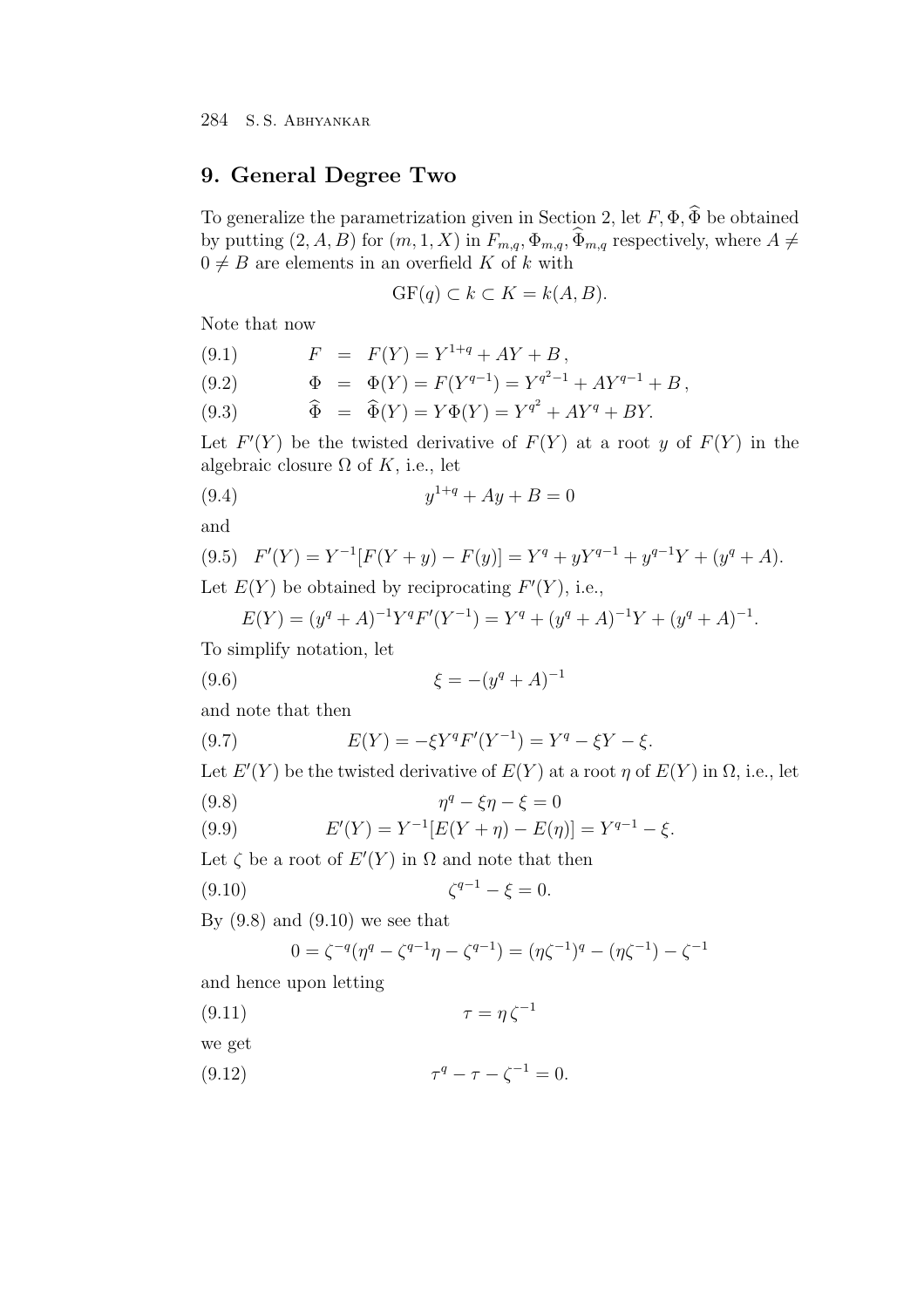By (9.4), (9.6), (9.8), (9.10), (9.11) and (9.12) we get  
\n
$$
SF(F, K) = k(A, B, y, \xi, \eta, \zeta, \tau) = k(A, y, \xi, \eta, \zeta, \tau) = k(A, \xi, \eta, \zeta, \tau, y)
$$
\n
$$
= k(A, \eta, \zeta, \tau, y) = k(A, \zeta, \tau, y) = k(A, \tau, y)
$$

and hence

$$
(9.13)\qquad \qquad \text{SF}(F,K) = k(A,\tau,y).
$$

By (9.4), (9.6), (9.8), (9.10), (9.11) and (9.12) we also see that

$$
(9.14) \qquad \zeta = \frac{1}{\tau^q - \tau},
$$

(9.15) 
$$
\eta = \tau \zeta = \frac{1}{\tau^{q-1} - 1},
$$

(9.16) 
$$
\xi = \zeta^{q-1} = \frac{\eta^q}{\eta + 1} = \frac{1}{(\tau^q - \tau)^{q-1}}
$$

and

(9.17) 
$$
y^q = -A - (\tau^q - \tau)^{q-1}.
$$

By  $(9.7)$  to  $(9.10)$  we see that

$$
E(Y) = \prod_{j \in \text{GF}(q)} (Y - \eta - j\zeta)
$$

and hence upon letting

(9.18) 
$$
z = y + \eta^{-1}
$$

by  $(9.1)$  and  $(9.4)$  to  $(9.7)$  we see that

(9.19)  

$$
F(Y) = (Y - y) \prod_{j \in \text{GF}(q)} \left( Y - y - \frac{1}{\eta + j\zeta} \right)
$$

$$
= (Y - y)(Y - z) \prod_{0 \neq j \in \text{GF}(q)} \left( Y - y - \frac{1}{\eta + j\zeta} \right).
$$

To reproduce some of the results of Section 2, now assume that

$$
(9.20)\t\t (A, B) = (1, X).
$$

Then by (9.1) we see that F is irreducible over K and, upon letting  $T =$  $\tau^{1/q} \in \Omega$ , by (9.13) and (9.17) we see that

(9.21) 
$$
K = k(X) \quad \text{and} \quad \text{SF}(F, K) = k(T),
$$

$$
(9.22)\t\t Tq = \tau
$$

(9.23) 
$$
y = -1 - (T^q - T)^{q-1}.
$$